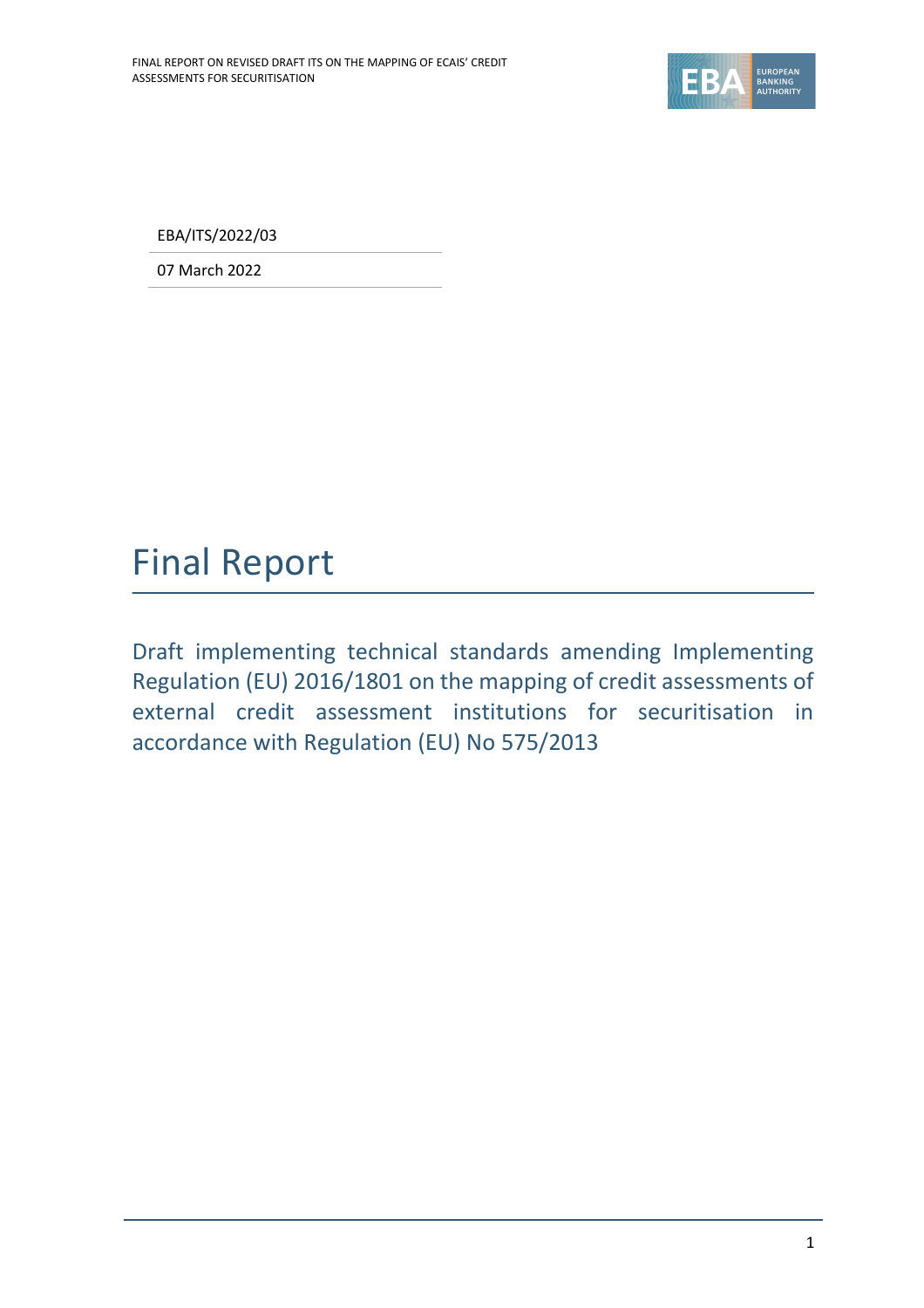

# **Contents**

|     | 1. Executive Summary                                                                                                                                                                                                                              | 3        |
|-----|---------------------------------------------------------------------------------------------------------------------------------------------------------------------------------------------------------------------------------------------------|----------|
|     | Next steps                                                                                                                                                                                                                                        | 3        |
|     | 2. Background and rationale                                                                                                                                                                                                                       | 4        |
|     | 3. Draft implementing technical standards amending Implementing Regulation (EU) 2016/1801<br>on the mapping of credit assessments of external credit assessment institutions for<br>securitisation in accordance with Regulation (EU) No 575/2013 | 6        |
|     | 4. Accompanying documents                                                                                                                                                                                                                         | 16       |
| 4.1 | Draft Cost-Benefit Analysis/Impact Assessment                                                                                                                                                                                                     | 16       |
| 4.2 | Feedback on the public consultation                                                                                                                                                                                                               | 22       |
|     | Summary of key issues and the EBA's response<br>Summary of responses to the consultation and the EBA's analysis                                                                                                                                   | 22<br>23 |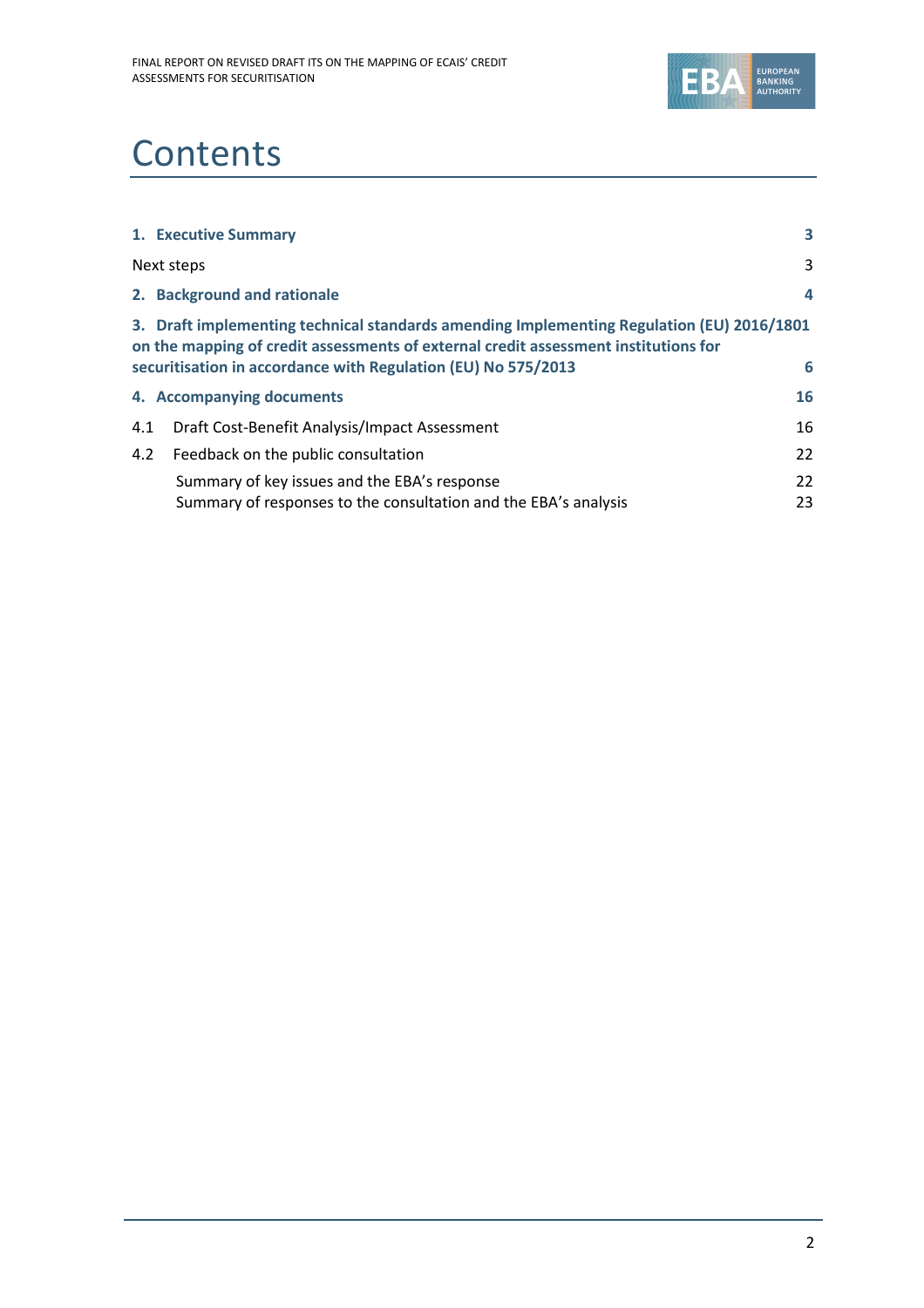

# 1. Executive Summary

Regulation (EU) 2017/2401 of 12 December 2017 (the new Securitisation Framework) entered into force on 1 January 2019 and amended Chapter 5 of Regulation (EU) No 575/2013 (CRR)<sup>1</sup>, aiming, *inter alia*, to reduce the mechanistic reliance on external credit ratings. Following the amendments, a hierarchy of approaches was set out to calculate capital requirements for positions in a securitisation, whereby institutions using the Securitisation External Ratings Based Approach (SEC-ERBA) shall calculate risk-weighted exposure amounts based on Credit Quality Steps (CQS) set out in Articles 263 and 264 of the CRR. The amended Regulation reflects 18 CQSs for long-term external credit assessments, which introduces enhanced granularity and risk sensitivity, while previously 12 CQS were considered for the Ratings Based Method, and 5 for the Standardised Approach.

Commission Implementing Regulation (EU) 2016/1801 of 7 October 2016<sup>2</sup> specifies the mapping tables correspondence with the CQS set out in Chapter 5 of Part Three, Title II of the CRR, as applicable before 1 January 2019. The CRR amendments brought about by the new Securitisation Framework make it necessary to update the Implementing Regulation on the mapping of credit assessments of ECAIs for securitisation positions accordingly.

Further, Article 270e of the CRR states that 'mappings' should be specified for all ECAIs, which are defined according to point (98) of CRR Article 4(1) as Credit Rating Agencies (CRAs) registered or certified in accordance with the CRA Regulation<sup>3</sup> or a central bank issuing credit ratings that are exempt from the application of the CRA Regulation. Since the draft ITS on the mapping of credit assessments of ECAIs for securitisation positions was drawn up, one additional CRA has been established in the EU with methodologies and processes in place for producing credit assessments for securitisation instruments, while two existing ECAIs have extended their credit assessments to cover securitisations. Finally, ESMA has withdrawn the registration of a CRA that was previously reflected in the mapping tables. The mapping tables are to be updated to reflect these changes accordingly.

Individual mapping reports are also published on the EBA website to enhance transparency.

# Next steps

<sup>&</sup>lt;sup>1</sup> Regulation (EU) 2017/2401 of 12 December 2017 amending Regulation (EU) No 575/2013 on prudential requirements for credit institutions and investment firms.<br><sup>2</sup> Commission Implementing Regulation (EU) 2016/1801 of 11 October 2016 laying down implementing technical

standards with regard to the mapping of credit assessments of external credit assessment institutions for securitisation in accordance with Regulation (EU) No 575/2013 of the European Parliament and of the Council (OJ L 275, 12.10.2016, p. 27).

<sup>&</sup>lt;sup>3</sup> Regulation (EC) No 1060/2009 of 16 September 2009 on credit rating agencies (OJ L 302, 17.11.2009, p. 1-33). [http://eur-lex.europa.eu/legal-content/EN/TXT/?uri=CELEX:02009R1060-20150621.](http://eur-lex.europa.eu/legal-content/EN/TXT/?uri=CELEX:02009R1060-20150621)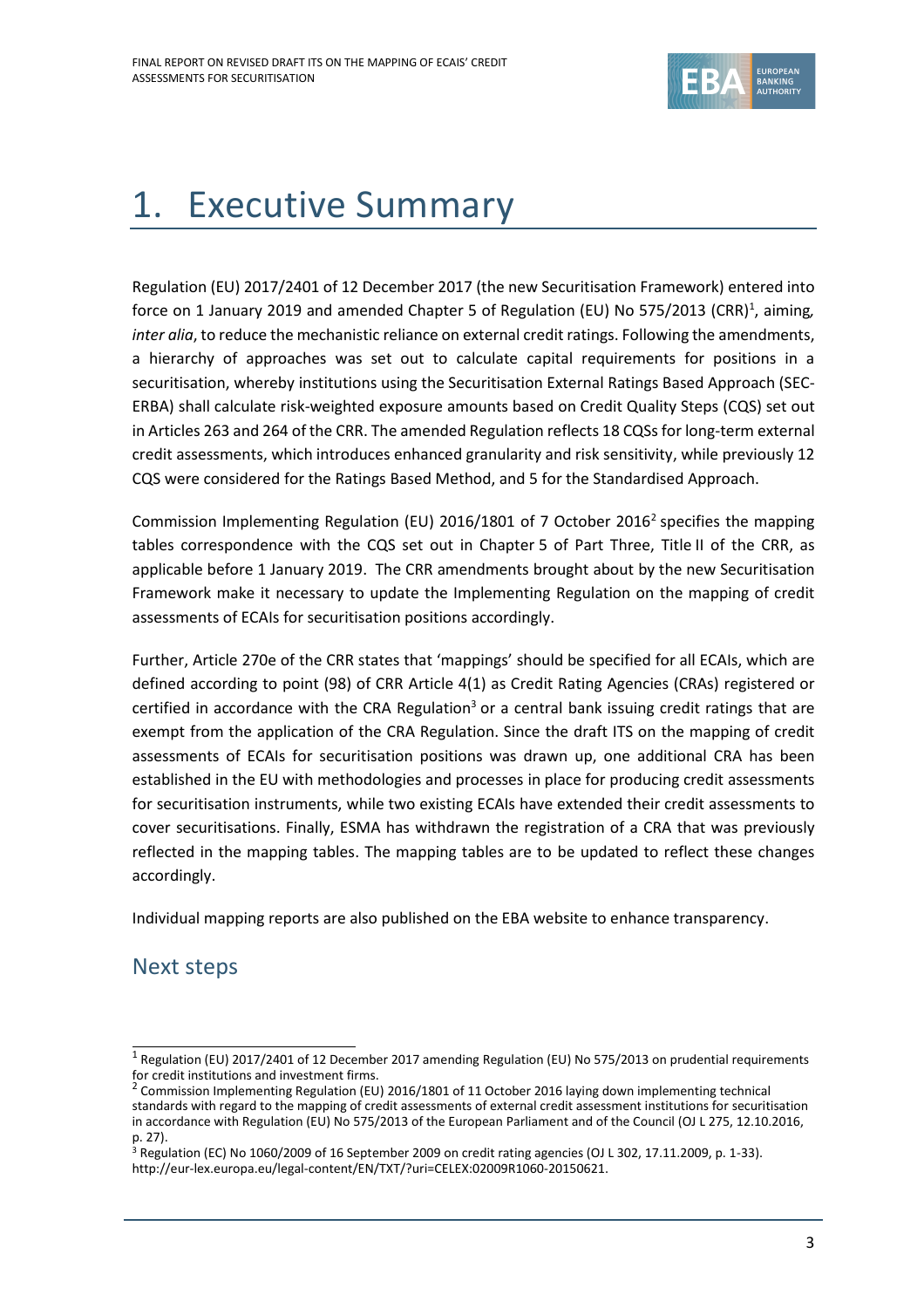

The final draft ITS will be submitted to the Commission for endorsement before being published in the Official Journal of the European Union. The technical standards will apply 20 days after their publication in the Official Journal of the European Union.

# 2. Background and rationale

- 1. Regulation (EU) 2017/2401 of 12 December 2017 (the new Securitisation Framework) amended Chapter 5 of Regulation (EU) No 575/2013 (CRR)<sup>4</sup>, aiming, *inter alia*, to reduce the mechanistic reliance on external credit ratings. Following the amendments, capital requirements for positions in a securitisation under the CRR should be subject to the same calculation methods for all institutions, following a hierarchy of approaches as set out in Article 254 of the CRR. Institutions using the Securitisation External Ratings Based Approach (SEC-ERBA) in accordance with that article shall calculate risk-weighted exposure amounts based on the Credit Quality Steps (CQS) established in Articles 263 and 264 of the CRR. The amended Regulation reflects 18 CQSs for long-term external credit assessments, which introduces enhanced granularity and risk sensitivity compared to the previous Regulation, where Chapter 5 of Part Three, Title II of the CRR considered 12 CQS for the Ratings Based Method, and 5 for the Standardised Approach.
- 2. Commission Implementing Regulation (EU) 2016/1801 of 7 October 2016<sup>5</sup> specifies the mapping tables correspondence, for securitisation positions subject to the Standardised Approach and the Ratings-Based Method, with the CQS set out in Chapter 5 of Part Three, Title II of the CRR. The CRR amendments brought about by the new Securitisation Framework make it necessary to update the mapping tables accordingly.
- 3. Further, according to Article 270e of the CRR, 'mappings' should be specified for all ECAIs, which are defined according to point (98) of CRR Article 4(1) as Credit Rating Agencies (CRAs) registered or certified in accordance with the CRA Regulation<sup>6, 7</sup> or a central bank issuing credit ratings that are exempt from the application of the CRA Regulation. Since the draft ITS on ECAIs' mapping of securitisation positions was developed, one additional CRA has been established in the EU with methodologies and processes in place for producing credit assessments for securitisation instruments, two existing ECAIs have extended their credit assessments to cover securitisations, while ESMA has withdrawn the registration of a CRA that was previously reflected in the mapping tables.

<sup>&</sup>lt;sup>4</sup> Regulation (EU) 2017/2401 of 12 December 2017 amending Regulation (EU) No 575/2013 on prudential requirements for credit institutions and investment firms.

<sup>&</sup>lt;sup>5</sup> Commission Implementing Regulation (EU) 2016/1801 of 11 October 2016 laying down implementing technical standards with regard to the mapping of credit assessments of external credit assessment institutions for securitisation in accordance with Regulation (EU) No 575/2013 of the European Parliament and of the Council (OJ L 275, 12.10.2016, p. 27).

 $6$  Regulation (EC) No 1060/2009 of 16 September 2009 on credit rating agencies (OJ L 302, 17.11.2009, p. 1-33). [http://eur-lex.europa.eu/legal-content/EN/TXT/?uri=CELEX:02009R1060-20150621.](http://eur-lex.europa.eu/legal-content/EN/TXT/?uri=CELEX:02009R1060-20150621) 

<sup>7</sup> Please refer to the ESMA website for a list of CRAs registered or certified in accordance with the CRA Regulation. <https://www.esma.europa.eu/supervision/credit-rating-agencies/risk>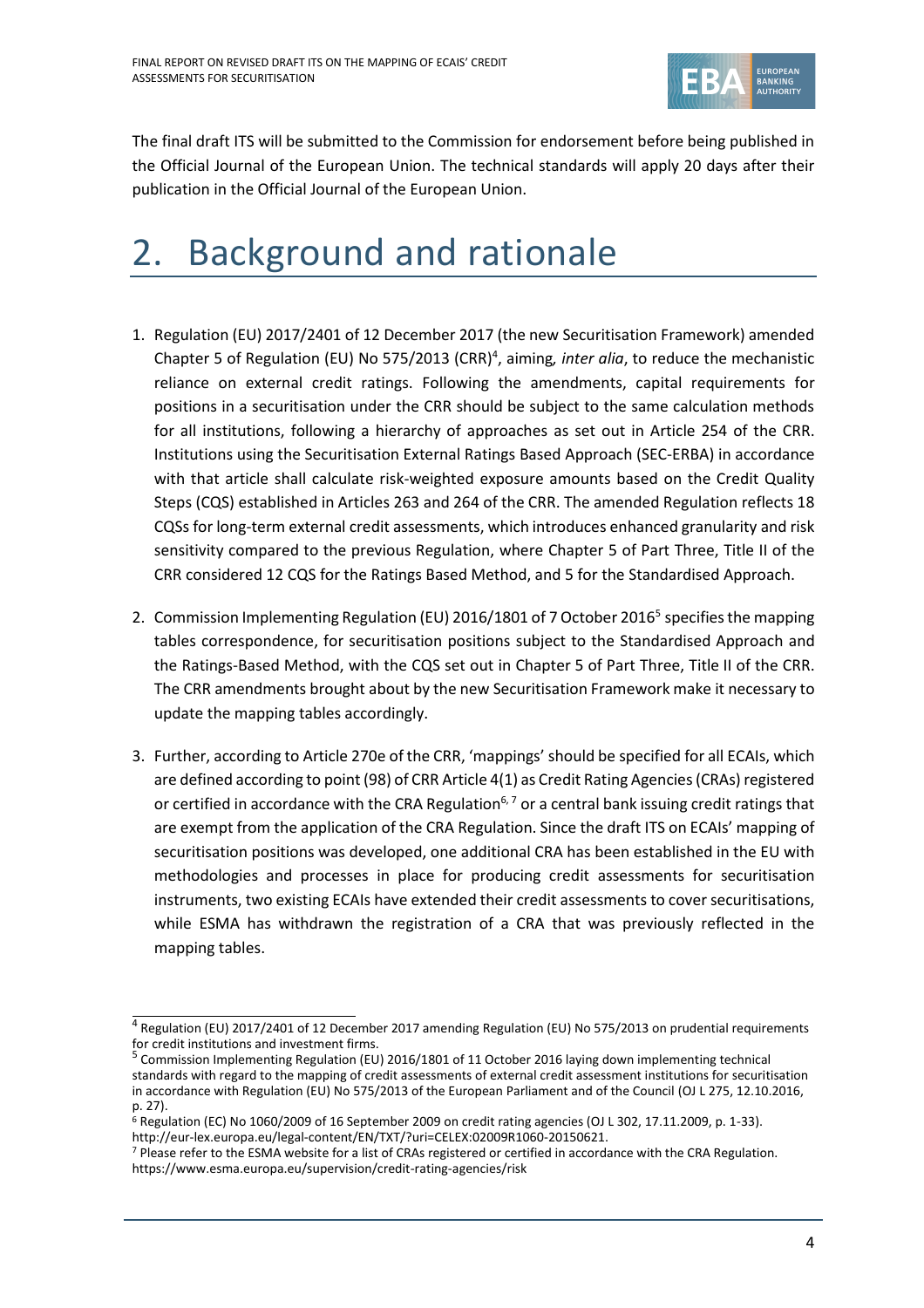

- 4. Implementing Regulation (EU) 2016/1801 will therefore need to be amended accordingly. The following changes should be made:
	- References to the Securitisation External Ratings Based Approach (SEC-ERBA) are introduced, while references made to the Ratings Based Method, and to the Standardised Approach are removed.
	- The higher granularity of CQS for long-term credit assessments associated with the SEC-ERBA are reflected in the mapping table, displaying 18 CQSs.
	- New mappings are introduced for:
		- $\circ$  one ECAI that was established after the publication of the final draft ITS on the mapping of credit assessments of ECAIs for securitisation positions, and which has the methodologies and procedures in place to issue credit assessments for securitisation positions (HR Ratings de México, S.A. de C.V.)
		- o two existing ECAIs that have extended their credit assessments to cover securitisation positions (A.M. Best (EU) Rating Services B.V. and ICAP S.A.)
	- The references to the CRA that has lost ECAI status following its de-registration under the CRA Regulation (Feri EuroRating Services AG)<sup>8</sup> will be removed from the mapping tables.

Together with the revised draft ITS, individual mapping reports are also published on the EBA website.

<sup>8</sup> esma71-99-376 feri eurorating services credit rating agency registration withdrawn.pdf (europa.eu)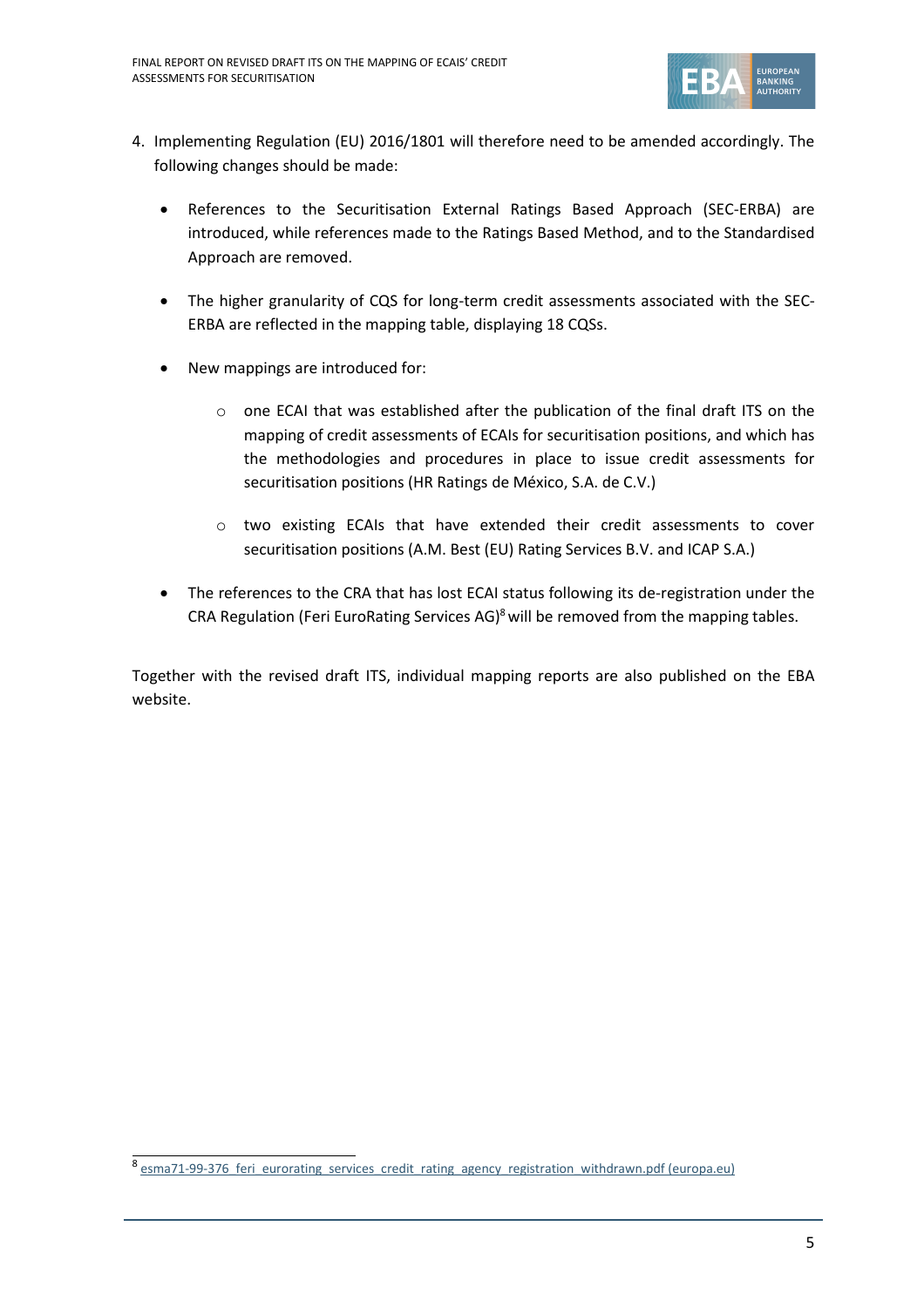

3. Draft implementing technical standards amending Implementing Regulation (EU) 2016/1801 on the mapping of credit assessments of external credit assessment institutions for securitisation in accordance with Regulation (EU) No 575/2013

Further explanations on specific aspects of the proposed text are occasionally provided, which either offer examples or provide the rationale behind a provision, or set out specific questions for the consultation process. Where this is the case, this explanatory text appears in a framed text box.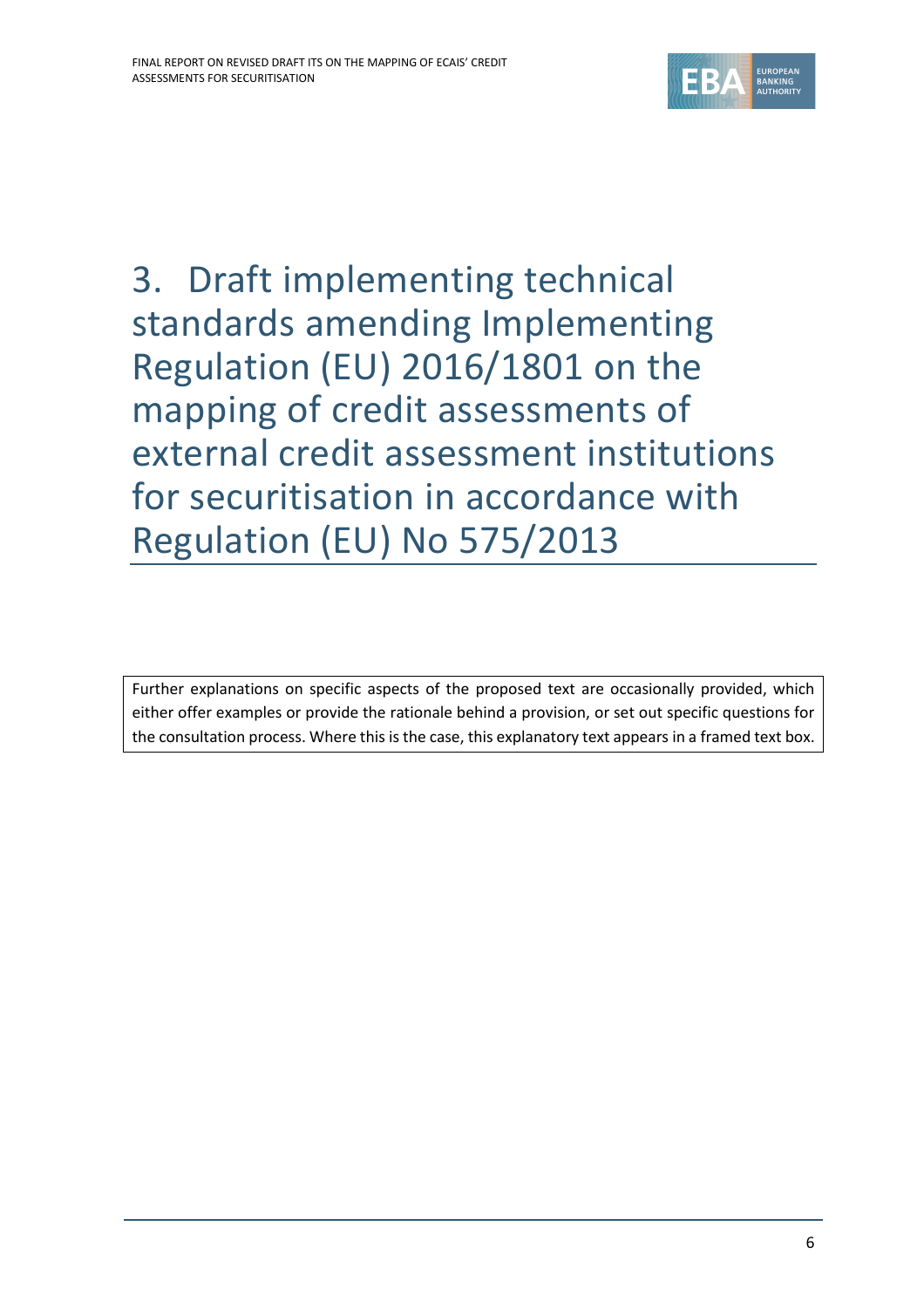

## **COMMISSION IMPLEMENTING REGULATION (EU) No …/… laying down implementing technical standards amending Implementing Regulation (EU) 2016/1801 as regards the mapping of credit assessments of external credit assessment institutions for securitisation in accordance with Regulation (EU) No 575/2013 of the European Parliament and of the Council**

## **of XXX**

### THE EUROPEAN COMMISSION,

Having regard to the Treaty on the Functioning of the European Union,

Having regard to Regulation (EU) No 575/2013 of the European Parliament and of the Council of 26 June 2013 on prudential requirements for credit institutions and amending Regulation (EU) No 648/2012<sup>9</sup> , and in particular Article 270e, third subparagraph, thereof,

Whereas:

- (1) Commission Implementing Regulation (EU) 2016/1801 of 11 October 2016<sup>10</sup> specifies the mapping tables of the relevant credit assessments of all ECAIs to the credit quality steps set out in Chapter 5 of Title II of Part Three of Regulation (EU) No 575/2013.
- (2) Regulation (EU)  $2017/2401$  of 12 December  $2017<sup>11</sup>$  amended Regulation (EU) No 575/2013, thereby changing the available approaches making use of ECAI credit assessments and the number of credit quality steps set out in Chapter 5 of Title II of Part Three of Regulation (EU) No 575/2013. It is therefore necessary to update the mapping in Implementing Regulation (EU) 2016/1801 to reflect the new structure of credit quality steps set out in the Regulation (EU) No 575/2013, as amended.
- (3) Further, since the adoption of Implementing Regulation (EU) 2016/1801, two ECAIs have extended their credit assessments to cover securitisation instruments, resulting in new rating scales. It is therefore necessary to update the mappings of the ECAIs concerned also for this reason.
- (4) Furthermore, since the adoption of Implementing Regulation (EU) 2016/1801, one additional credit rating agency with methodologies and processes in place for producing credit assessments for securitisation instrument has been registered in accordance with Articles 14 to 18 of Regulation (EC) No 1060/2009 of the European Parliament and of the Council<sup>12</sup> while one ECAI for which Implementing Regulation (EU)  $2016/1801$ provided a mapping has been deregistered. As Article 270e of Regulation (EU) No 575/2013 requires the specification of mappings for all ECAIs, Implementing Regulation (EU) 2016/1801 should be amended to provide mappings for the newly registered ECAI, and to remove the mapping for the deregistered ECAI.

<sup>9</sup> OJ L 176, 27.6.2013, p. 1.

<sup>&</sup>lt;sup>10</sup> Commission Implementing Regulation (EU) 2016/1801 of 11 October 2016 laying down implementing technical standards with regard to the mapping of credit assessments of external credit assessment institutions for securitisation in accordance with Regulation (EU) No 575/2013 of the European Parliament and of the Council (OJ L 275, 12.10.2016, p. 27).<br><sup>11</sup> Regulation (EU) 2017/2401 of 12 December 2017 amending Regulation (EU) No 575/2013 on prudential requiremen

credit institutions and investment firms.<br><sup>12</sup> Regulation (EC) No 1060/2009 of the European Parliament and of the Council of 16 September 2009 on credit rating agencies (OJ L 302, 17.11.2009, p. 1).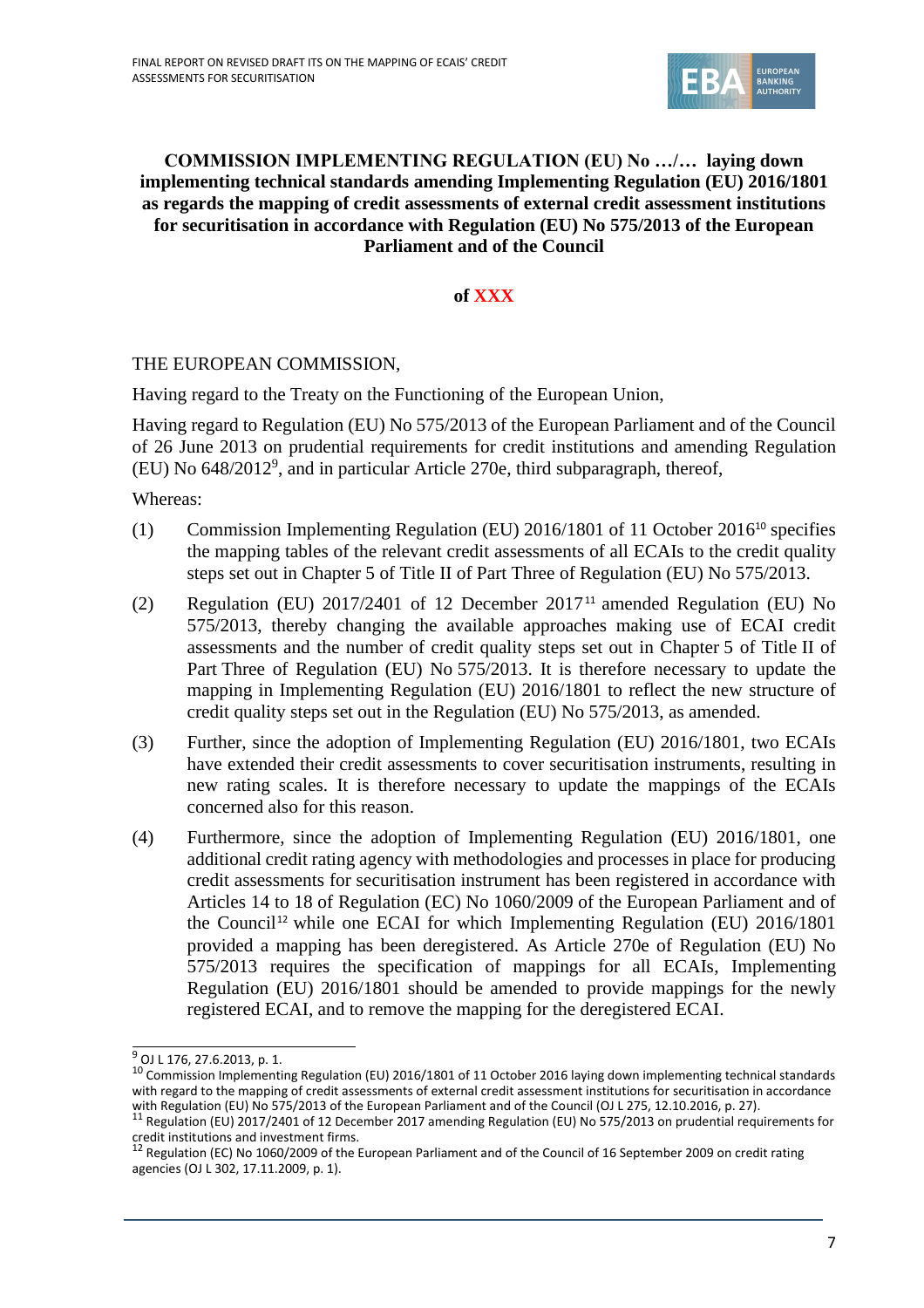

- (5) This Regulation is based on the draft implementing technical standards submitted to the Commission by the European Banking Authority to the Commission.
- (6) The European Banking Authority has conducted open public consultations on the draft implementing technical standards on which this Regulation is based, analysed the potential related costs and benefits and requested the advice of the Banking Stakeholder Group established in accordance with Article 37 of Regulation (EU) No 1093/2010 of the European Parliament and of the Council<sup>13</sup>;.
- (7) Implementing Regulation (EU) 2016/1801 should therefore be amended accordingly,

# HAS ADOPTED THIS REGULATION:

## *Article 1 Amendments to Regulation (EU) 2016/1801*

Regulation (EU) 2016/1801 is amended as follows:

- (1) Article 1 is deleted.
- (2) Article 2 is replaced by the following:

'*Article 2 Mapping tables under the External Ratings Based Approach (SEC-ERBA)*

The correspondence of the rating categories of each ECAI for securitisation positions subject to the External Ratings Based Approach (SEC- ERBA) with the credit quality steps set out in Articles 263 and 264 of Regulation (EU) No 575/2013 is that set out in the Annex to this Regulation.'.

- (3) Annex I to Implementing Regulation (EU) 2016/1801 is deleted.
- (4) Annex II to Implementing Regulation (EU) 2016/1801 is replaced by the text set out in the Annex to this Regulation.

#### *Article 2*

This Regulation shall enter into force on the twentieth day following that of its publication in the *Official Journal of the European Union*.

This Regulation shall be binding in its entirety and directly applicable in all Member States.

Done at Brussels,

Regulation (EU) No 1093/2010 of the European Parliament and of the Council of 24 November 2010 establishing a European Supervisory Authority (European Banking Authority), amending Decision No 716/2009/EC and repealing Commission Decision 2009/78/EC(OJ L 331, 15.12.2010, p. 12).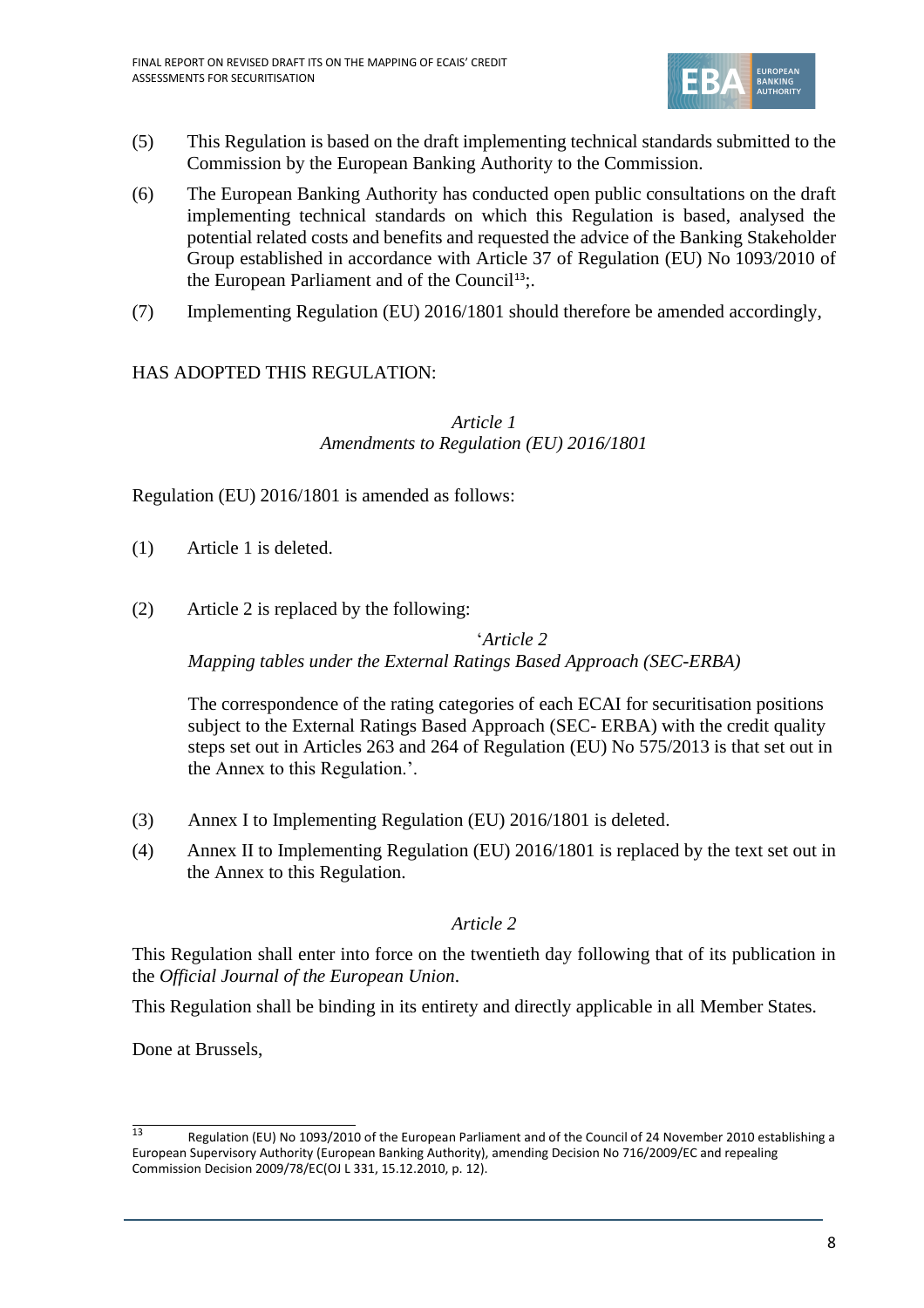

*For the Commission The President*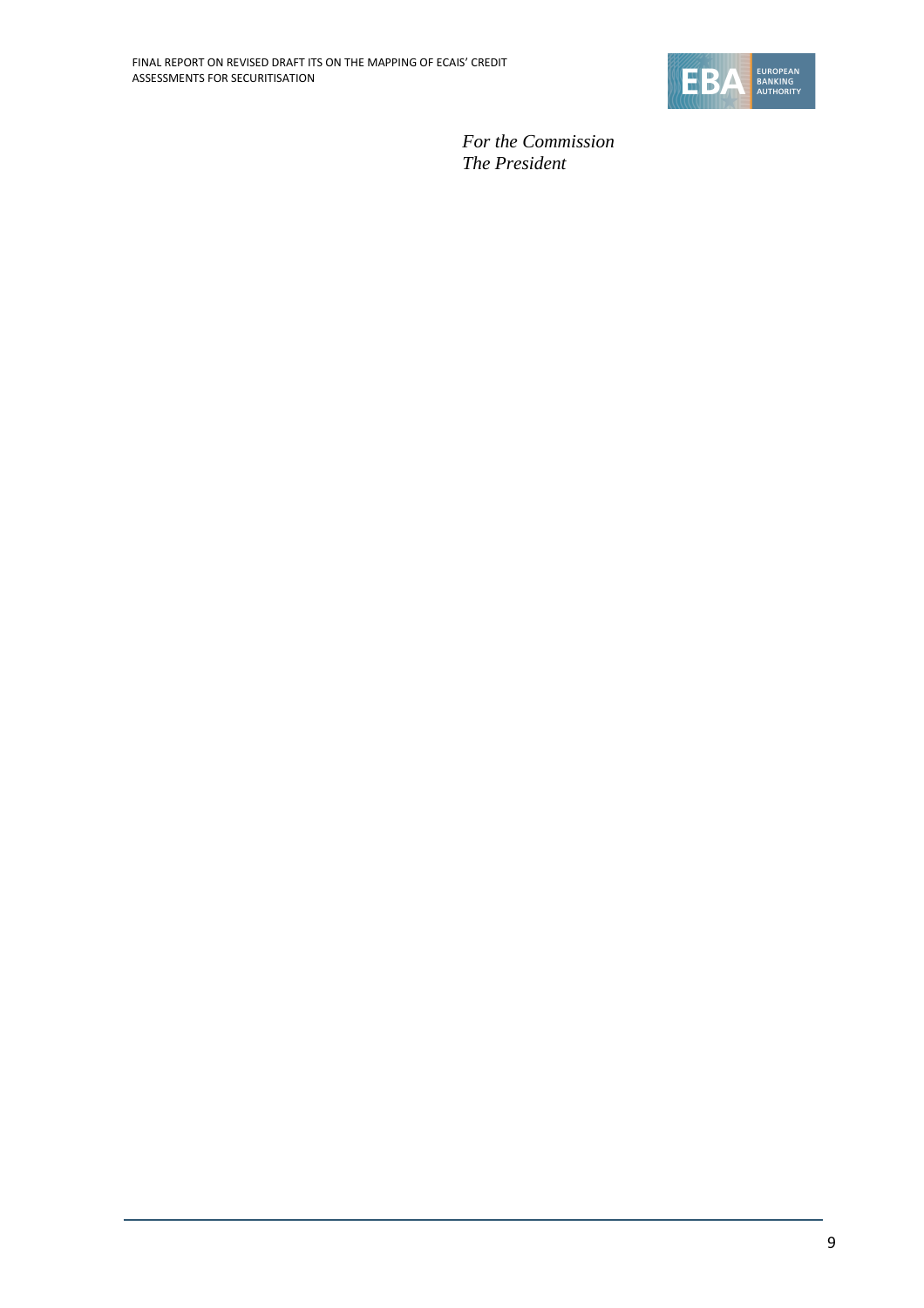

## **ANNEX '***ANNEX*

# *Mapping tables for the purposes of Article 1*

| CQS | $\mathbf{1}$                  | $\boldsymbol{2}$ | $\mathbf{3}$                             | $\boldsymbol{4}$ | 5         | 6        | $\overline{7}$  | $\bf{8}$    | $\boldsymbol{9}$    | 10           | 11              | 12        | 13          | 14        | 15                    | 16               | 17                                                  | All<br>other               |
|-----|-------------------------------|------------------|------------------------------------------|------------------|-----------|----------|-----------------|-------------|---------------------|--------------|-----------------|-----------|-------------|-----------|-----------------------|------------------|-----------------------------------------------------|----------------------------|
|     |                               |                  | A.M. Best (EU) Rating Services B.V.      |                  |           |          |                 |             |                     |              |                 |           |             |           |                       |                  |                                                     |                            |
|     |                               |                  | Long-term issue credit rating scale      |                  |           |          |                 |             |                     |              |                 |           |             |           |                       |                  |                                                     |                            |
|     | aaa(sf)                       | $aa+(sf)$        | aa(sf)                                   | $aa-(sf)$        | $a+(sf)$  | a(sf)    | $a-(sf)$        | $bbb+(sf)$  | bbb(sf)             | $bbb-(sf)$   | $bb+(sf)$       | bb(sf)    | $bb-(sf)$   | $b+(sf)$  | b(sf)                 | $b-(sf)$         | $ccc+(sf)$ .<br>ccc(sf)<br>$ccc$ -(sf)              | Below<br>$ccc$ -(sf)       |
|     | Short-term issue rating scale |                  |                                          |                  |           |          |                 |             |                     |              |                 |           |             |           |                       |                  |                                                     |                            |
|     | $AMB-1+(sf),$<br>AMB-1(sf)    |                  | $AMB-2(sf)$ $AMB-3(sf)$                  |                  |           |          |                 |             |                     |              |                 |           |             |           |                       |                  |                                                     | Below<br>$AMB-3(sf)$       |
|     | ARC Ratings S.A.              |                  |                                          |                  |           |          |                 |             |                     |              |                 |           |             |           |                       |                  |                                                     |                            |
|     |                               |                  | Medium- and long-term issue rating scale |                  |           |          |                 |             |                     |              |                 |           |             |           |                       |                  |                                                     |                            |
|     | $AAA_{SF}$                    | $AA+_{SF}$       | $AA_{SF}$                                | $AA$ -sf         | $A+_{SF}$ | $A_{SF}$ | $A_{\text{S}F}$ | $BBB+_{SF}$ | $\rm{BBB}_{\rm SF}$ | $BBB$ - $SF$ | $\rm BB +_{SF}$ | $BB_{SF}$ | $BB$ - $SF$ | $B+_{SF}$ | $\mathbf{B}_{\rm SF}$ | $B_{\text{-SF}}$ | $CCC+_{SF}$<br>CCC <sub>SF</sub><br>$\text{CCC-sr}$ | Below<br>CCC <sub>SF</sub> |
|     | Short-term issue rating scale |                  |                                          |                  |           |          |                 |             |                     |              |                 |           |             |           |                       |                  |                                                     |                            |
|     | $A-1+_{SF}$ ,<br>A-1 $_{SF}$  | $A-2_{SF}$       | $A-3_{SF}$                               |                  |           |          |                 |             |                     |              |                 |           |             |           |                       |                  |                                                     | Below<br>$A-3_{SF}$        |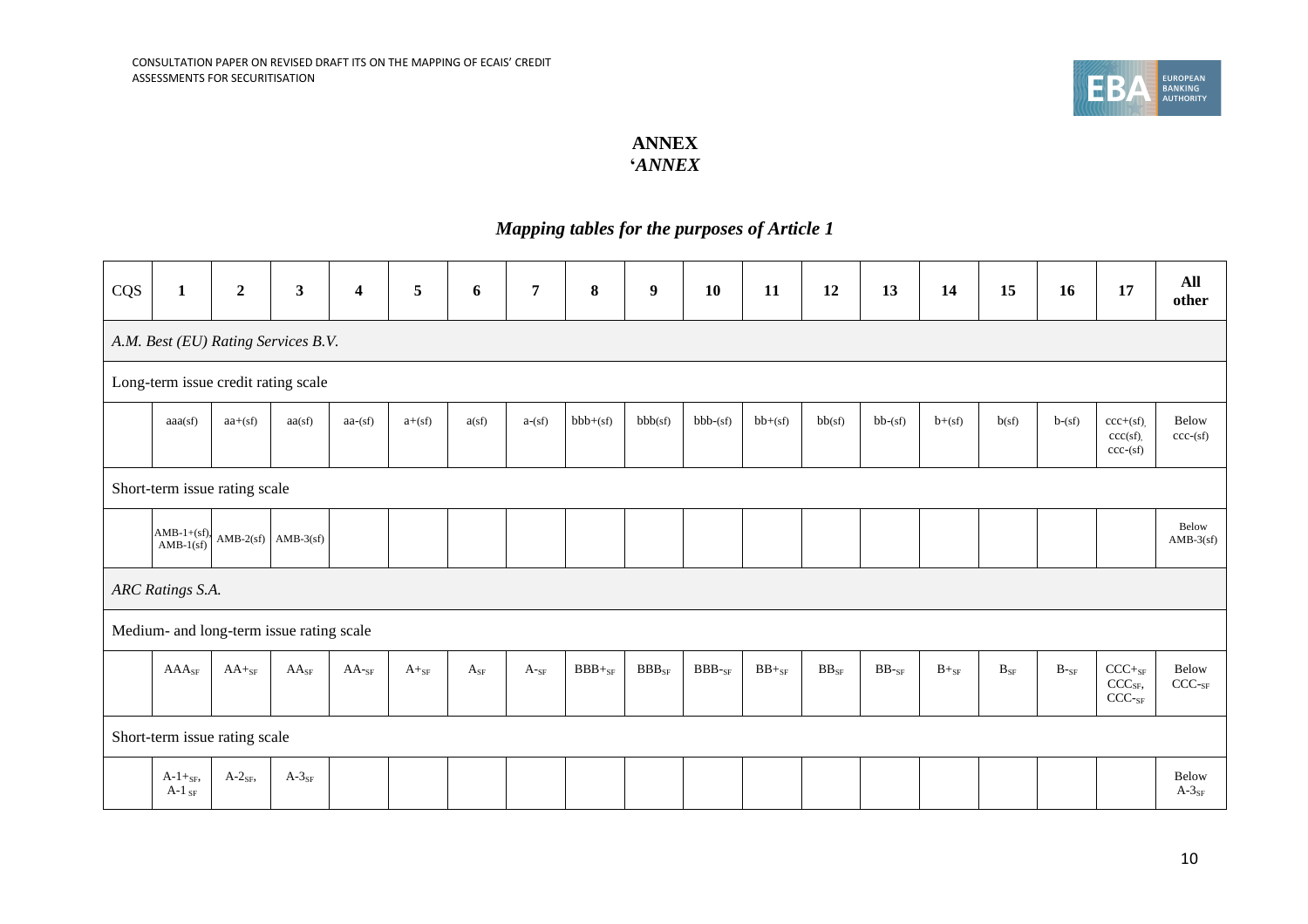

| CQS | $\mathbf{1}$                                               | $\boldsymbol{2}$                                                         | $\mathbf{3}$                       | $\overline{\mathbf{4}}$                           | 5                | 6            | 7                      | 8                  | $\boldsymbol{9}$  | 10                    | 11                       | 12               | 13                    | 14                      | 15         | 16                     | 17                                                             | All<br>other                      |
|-----|------------------------------------------------------------|--------------------------------------------------------------------------|------------------------------------|---------------------------------------------------|------------------|--------------|------------------------|--------------------|-------------------|-----------------------|--------------------------|------------------|-----------------------|-------------------------|------------|------------------------|----------------------------------------------------------------|-----------------------------------|
|     | Axesor Risk Management S.L.                                |                                                                          |                                    |                                                   |                  |              |                        |                    |                   |                       |                          |                  |                       |                         |            |                        |                                                                |                                   |
|     | Long-term structured finance credit rating scale           |                                                                          |                                    |                                                   |                  |              |                        |                    |                   |                       |                          |                  |                       |                         |            |                        |                                                                |                                   |
|     | $AAA$ <sub>(sf)</sub>                                      | $AA +_{(sf)}$                                                            | $AA$ <sub>(sf)</sub>               | $AA$ <sup>-(sf)</sup>                             | $A+_{(sf)}$      | $A_{(sf)}$   | $A_{\text{-}(sf)}$     | $BBB+_{(sf)}$      | $BBB_{(sf)}$      | $BBB$ -(sf)           | $BB+_{(sf)}$             | $BB_{(sf)}$      | $BB$ <sup>-(sf)</sup> | $B +_{(sf)}$            | $B_{(sf)}$ | $B$ -(sf)              | $CCC+_{(sf)}$<br>$CCC_{(sf)}$ ,<br>$CCC-(sf)$                  | Below<br>$CCC_{\text{csf}}$       |
|     | Creditreform Rating AG                                     |                                                                          |                                    |                                                   |                  |              |                        |                    |                   |                       |                          |                  |                       |                         |            |                        |                                                                |                                   |
|     | Long-term credit rating scale                              |                                                                          |                                    |                                                   |                  |              |                        |                    |                   |                       |                          |                  |                       |                         |            |                        |                                                                |                                   |
|     | AAA <sub>sf</sub>                                          | $AA +sf$                                                                 | AA <sub>sf</sub>                   | $AA$ -sf                                          | $A+_{sf}$        | $A_{\rm sf}$ | $A-sf$                 | $BBB +sf$          | BBB <sub>sf</sub> | $BBB-sf$              | $BB +sf$                 | BB <sub>sf</sub> | $BB-sf$               | $B +sf$                 | $B_{sf}$   | $B-sf$                 | CCC <sub>sf</sub>                                              | Below<br>CCC <sub>sf</sub>        |
|     | <b>DBRS Ratings GmbH</b>                                   |                                                                          |                                    |                                                   |                  |              |                        |                    |                   |                       |                          |                  |                       |                         |            |                        |                                                                |                                   |
|     |                                                            |                                                                          | Long-term obligations rating scale |                                                   |                  |              |                        |                    |                   |                       |                          |                  |                       |                         |            |                        |                                                                |                                   |
|     | $AAA$ (sf)                                                 | $AA_{(high)(sf)}$                                                        | $AA$ (sf)                          | $AA_{(low)(sf)}$                                  | $A_{(high)(sf)}$ | $A_{(sf)}$   | $A_{\text{(low)(sf)}}$ | $BBB_{(high)(sf)}$ | $BBB_{(sf)}$      | $BBB_{\rm (low)(sf)}$ | $BB_{\text{(high)(sf)}}$ | BB(sf)           | $BB_{\rm (low)(sf)}$  | $B_{\text{(high)(sf)}}$ | $B_{(sf)}$ | $B_{\text{(low)(sf)}}$ | $CCC(high)(sf)$ ,<br>$CCC_{(sf)},$<br>$CCC_{\text{(low)(sf)}}$ | Below<br>$CCC_{\text{(low)(sf)}}$ |
|     |                                                            |                                                                          |                                    | Commercial paper and short-term debt rating scale |                  |              |                        |                    |                   |                       |                          |                  |                       |                         |            |                        |                                                                |                                   |
|     | $R-1$ (high)(sf),<br>$R-1$ (middle)(sf)<br>$R-1$ (low)(sf) | $R-2$ (high)(sf),<br>$R-2$ (middle)(sf),<br>$R\text{-}2\text{(low)(sf)}$ | $R-3$ <sub>(sf)</sub>              |                                                   |                  |              |                        |                    |                   |                       |                          |                  |                       |                         |            |                        |                                                                | Below $R-3_{(sf)}$                |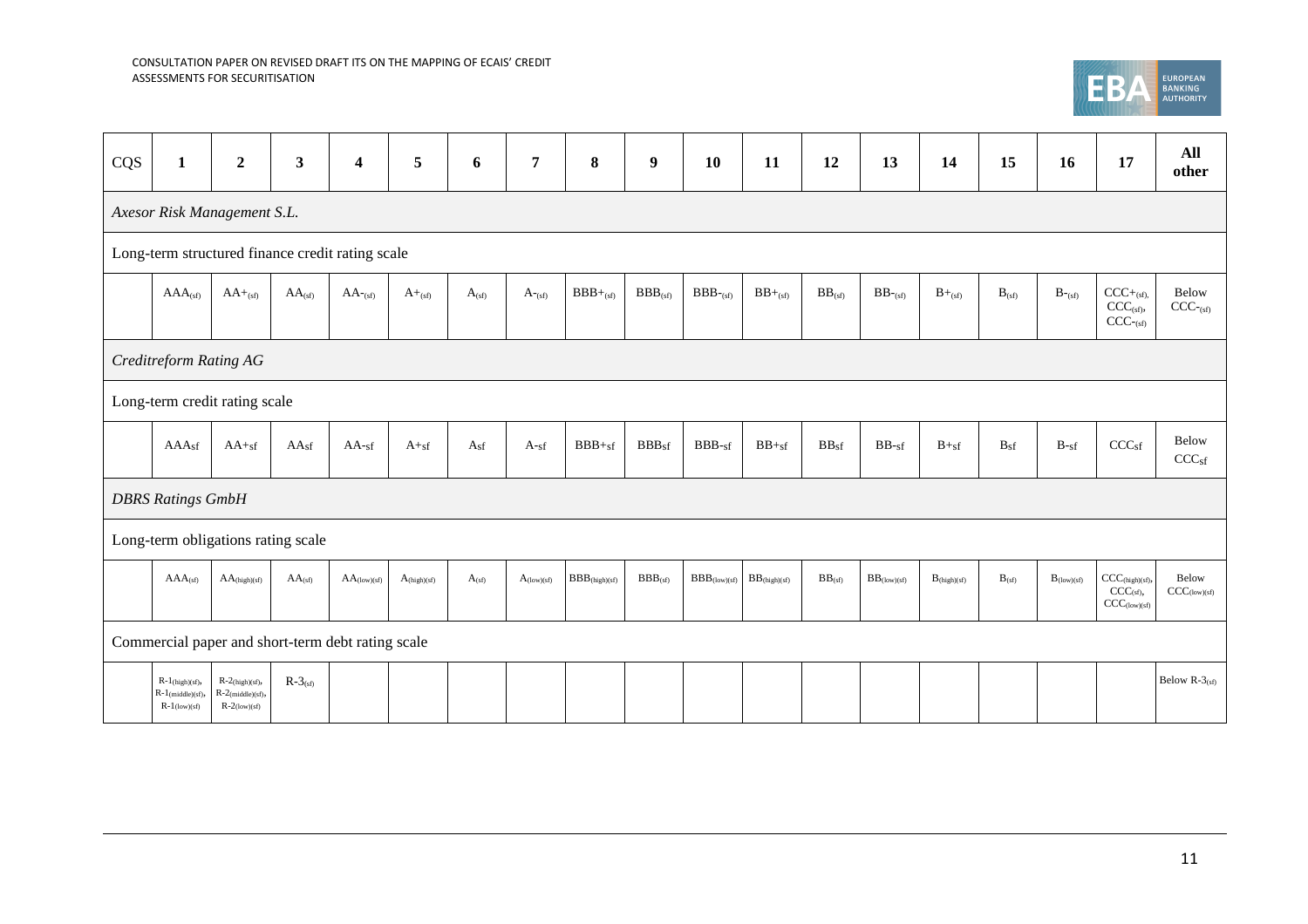

| CQS       | $\mathbf{1}$                       | $\mathbf 2$       | $\mathbf{3}$ | $\overline{\mathbf{4}}$ | 5              | 6           | $\overline{7}$  | 8               | $\boldsymbol{9}$     | 10                       | 11              | 12            | 13                 | 14             | 15                       | 16      | 17                                                    | All<br>other               |
|-----------|------------------------------------|-------------------|--------------|-------------------------|----------------|-------------|-----------------|-----------------|----------------------|--------------------------|-----------------|---------------|--------------------|----------------|--------------------------|---------|-------------------------------------------------------|----------------------------|
|           | Fitch Ratings Ireland Limited      |                   |              |                         |                |             |                 |                 |                      |                          |                 |               |                    |                |                          |         |                                                       |                            |
|           | Long-term rating scale             |                   |              |                         |                |             |                 |                 |                      |                          |                 |               |                    |                |                          |         |                                                       |                            |
|           | AAA <sub>SF</sub>                  | $AA+_{SF}$        | $AA_{SF}$    | $AA$ -sf                | $A+_{SF}$      | $A_{SF}$    | $A$ -sf         | $BBB+_{SF}$     | $BBB_{SF}$           | $BBB$ -sf                | $BB +_{SF}$     | $BB_{SF}$     | $BB$ -sf           | $B+_{SF}$      | $\mathbf{B}_{\text{SF}}$ | $B$ -sf | $\text{CCC}_{\text{SF}}$                              | Below<br>$CCC_{SF}$        |
|           | Short-term rating scale            |                   |              |                         |                |             |                 |                 |                      |                          |                 |               |                    |                |                          |         |                                                       |                            |
|           | $F1+_{SF}$<br>${\rm F1 \; sF}$     | $F2_{SF}$         | $F3_{SF}$    |                         |                |             |                 |                 |                      |                          |                 |               |                    |                |                          |         |                                                       | Below F3 <sub>SF</sub>     |
|           | HR Ratings de México, S.A. de C.V. |                   |              |                         |                |             |                 |                 |                      |                          |                 |               |                    |                |                          |         |                                                       |                            |
|           | Long-term credit rating scale      |                   |              |                         |                |             |                 |                 |                      |                          |                 |               |                    |                |                          |         |                                                       |                            |
|           | HR AAA<br>(E)                      | $HR$ $AA+$<br>(E) | HR AA<br>(E) | HR AA-<br>(E)           | $HR A+$<br>(E) | HR A<br>(E) | HR A-<br>(E)    | HR BBB-<br>(E)  | <b>HR BBB</b><br>(E) | $\rm{HR}$<br>$BBB - (E)$ | $HR$ BB+<br>(E) | HR BB<br>(E)  | HR BB-<br>(E)      | $HR B+$<br>(E) | HR B(E)                  |         | HR B- $(E)$ HR C+ $(E)$                               | Below<br>$HR C+ (E)$       |
| ICAP S.A. |                                    |                   |              |                         |                |             |                 |                 |                      |                          |                 |               |                    |                |                          |         |                                                       |                            |
|           | Global credit rating scale         |                   |              |                         |                |             |                 |                 |                      |                          |                 |               |                    |                |                          |         |                                                       |                            |
|           | $AAA_{SF}$<br>$AAA$ - $SF$         | $AA+_{SF}$        | $AA_{SF}$    | $AA$ - $SF$             | $A+_{SF}$      | $A_{SF}$    | $A_{\text{S}F}$ | $\rm BBB+_{SF}$ | $\rm{BBB}_{\rm SF}$  | $BBB$ - $SF$             | $\rm BB +_{SF}$ | $\rm BB_{SF}$ | $\rm BB\text{-}sr$ | $B+_{SF}$      | $\mathbf{B}_{\text{SF}}$ | $B$ -sf | $CCC+_{SF}$<br>CCC <sub>SF</sub><br>CCC <sub>SF</sub> | Below<br>CCC <sub>SF</sub> |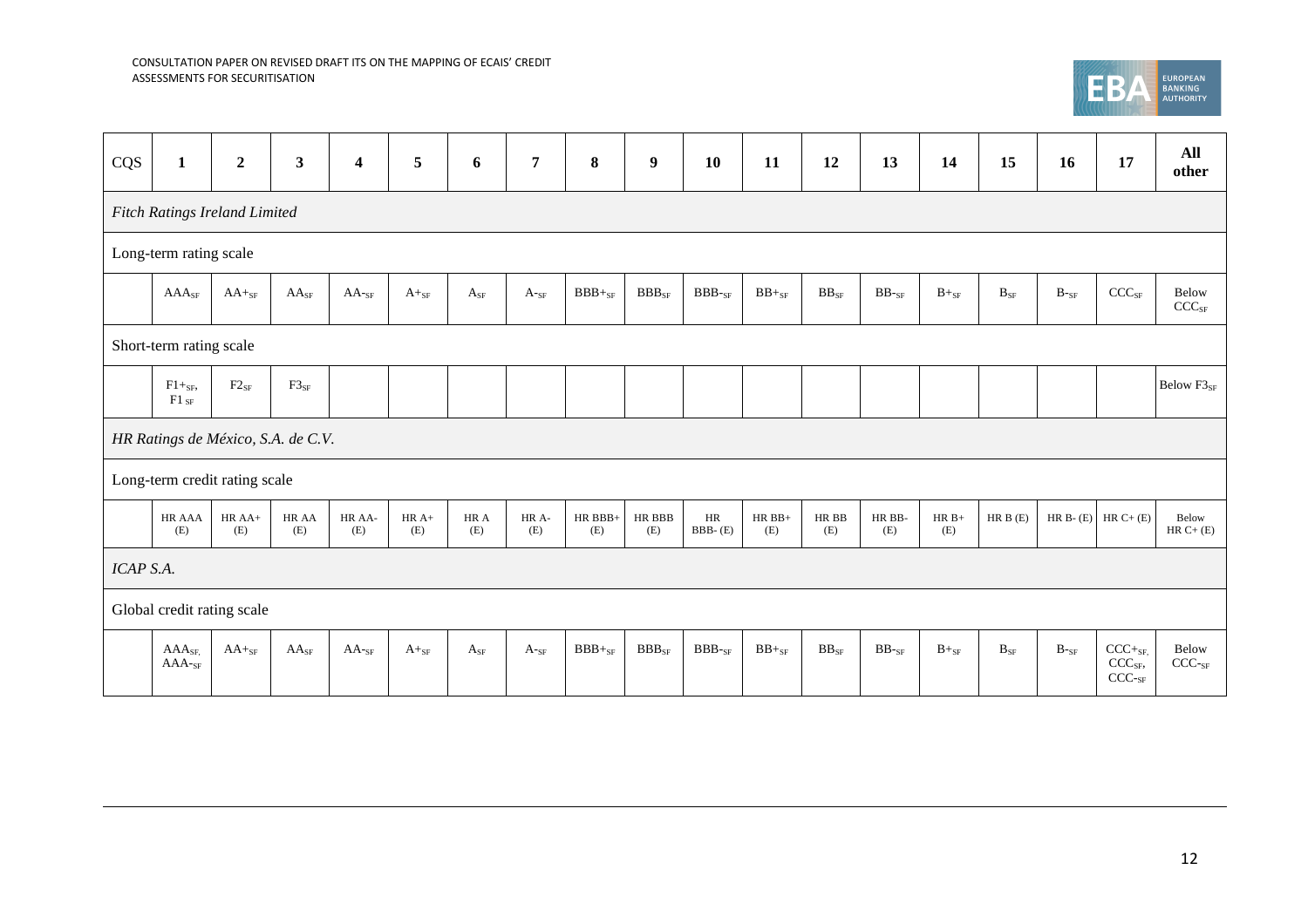

| CQS | $\mathbf{1}$                   | $\boldsymbol{2}$ | $\overline{\mathbf{3}}$                 | $\overline{\mathbf{4}}$ | 5           | 6          | $\overline{7}$     | $\bf{8}$      | $\boldsymbol{9}$ | 10           | 11           | 12          | 13                    | 14            | 15           | 16                 | 17                                                          | All<br>other                                |
|-----|--------------------------------|------------------|-----------------------------------------|-------------------------|-------------|------------|--------------------|---------------|------------------|--------------|--------------|-------------|-----------------------|---------------|--------------|--------------------|-------------------------------------------------------------|---------------------------------------------|
|     | Japan Credit Rating Agency Ltd |                  |                                         |                         |             |            |                    |               |                  |              |              |             |                       |               |              |                    |                                                             |                                             |
|     | Long-term issue rating scale   |                  |                                         |                         |             |            |                    |               |                  |              |              |             |                       |               |              |                    |                                                             |                                             |
|     | AAA                            | $AA+$            | AA                                      | $AA-$                   | $A+$        | A          | $A-$               | $BBB+$        | BBB              | BBB-         | $BB+$        | ${\bf BB}$  | $_{\rm BB}$ .         | $\mathbf{B}+$ | $\, {\bf B}$ | $B-$               | $\ensuremath{\textup{CCC}}\xspace$                          | Below<br>$\ensuremath{\textup{CCC}}\xspace$ |
|     | Short-term issue rating scale  |                  |                                         |                         |             |            |                    |               |                  |              |              |             |                       |               |              |                    |                                                             |                                             |
|     | $J-1+, J-1$                    | $J-2$            | $J-3$                                   |                         |             |            |                    |               |                  |              |              |             |                       |               |              |                    |                                                             | Below J-3                                   |
|     |                                |                  | Kroll Bond Rating Agency Europe Limited |                         |             |            |                    |               |                  |              |              |             |                       |               |              |                    |                                                             |                                             |
|     | Long-term credit rating scale  |                  |                                         |                         |             |            |                    |               |                  |              |              |             |                       |               |              |                    |                                                             |                                             |
|     | $AAA_{(sf)}$                   | $AA+_{(sf)}$     | $AA_{(sf)}$                             | $AA$ -(sf)              | $A+_{(sf)}$ | $A_{(sf)}$ | $A_{\text{r}}(sf)$ | $BBB+_{(sf)}$ | $BBB_{(sf)}$     | $BBB_{(sf)}$ | $BB+_{(sf)}$ | $BB_{(sf)}$ | $BB$ <sup>-(sf)</sup> | $B+_{(sf)}$   | $B_{(sf)}$   | $B_{\sim\rm (sf)}$ | $\text{CCC}_{(\text{sf}),}$<br>$CCC_{(sf)}$<br>$CCC_{(sf)}$ | Below<br>$CCC_{\neg(\text{sf})}$            |
|     | Short-term credit rating scale |                  |                                         |                         |             |            |                    |               |                  |              |              |             |                       |               |              |                    |                                                             |                                             |
|     | $K1+_{(sf)}$<br>$K1_{(sf)}$    | $K2_{(sf)}$      | $K3_{(sf)}$                             |                         |             |            |                    |               |                  |              |              |             |                       |               |              |                    |                                                             | Below $K3_{(sf)}$                           |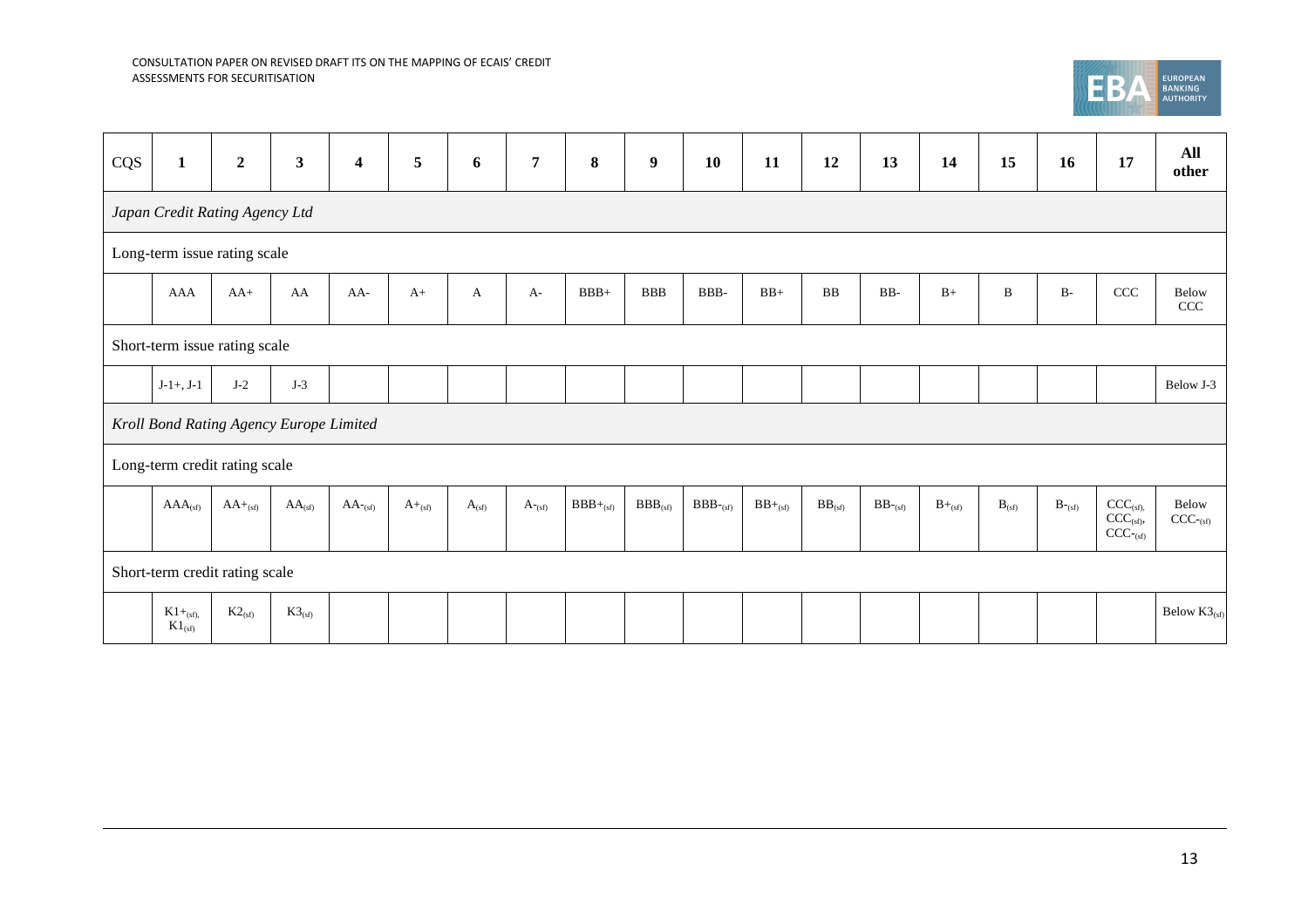

| CQS | $\mathbf{1}$              | $\boldsymbol{2}$               | $\mathbf{3}$  | $\overline{\mathbf{4}}$ | 5           | 6           | $\overline{7}$ | $\bf{8}$      | $\boldsymbol{9}$    | 10                            | 11           | 12                                   | 13                 | 14            | 15                       | 16          | 17                                                                                   | All<br>other                          |
|-----|---------------------------|--------------------------------|---------------|-------------------------|-------------|-------------|----------------|---------------|---------------------|-------------------------------|--------------|--------------------------------------|--------------------|---------------|--------------------------|-------------|--------------------------------------------------------------------------------------|---------------------------------------|
|     |                           | Moody's Investors Service      |               |                         |             |             |                |               |                     |                               |              |                                      |                    |               |                          |             |                                                                                      |                                       |
|     |                           | Global long-term rating scale  |               |                         |             |             |                |               |                     |                               |              |                                      |                    |               |                          |             |                                                                                      |                                       |
|     | Aa $a_{(sf)}$             | $Aal_{(sf)}$                   | $Aa2_{(sf)}$  | $Aa3_{(sf)}$            | $A1_{(sf)}$ | $A2_{(sf)}$ | $A3_{(sf)}$    | $Baal_{(sf)}$ | $Baa2_{(sf)}$       | $Baa3_{(sf)}$                 | $Ba1_{(sf)}$ | Ba2 $_{(sf)}$                        | Ba $3_{(sf)}$      | $B1_{(sf)}$   | $B2_{(sf)}$              | $B3_{(sf)}$ | $\text{Caal}_{\text{(sf)}},$<br>$\text{Caa2}_{\text{(sf)}},$<br>Caa3 <sub>(sf)</sub> | Below<br>$\text{Caa3}_{\text{(sf)}}$  |
|     |                           | Global short-term rating scale |               |                         |             |             |                |               |                     |                               |              |                                      |                    |               |                          |             |                                                                                      |                                       |
|     | P-1 $_{\rm (sf)}$         | P-2 $_{\rm (sf)}$              | P-3 $_{(sf)}$ |                         |             |             |                |               |                     |                               |              |                                      |                    |               |                          |             |                                                                                      | Below $P-3_{(sf)}$                    |
|     | Scope Ratings GmbH        |                                |               |                         |             |             |                |               |                     |                               |              |                                      |                    |               |                          |             |                                                                                      |                                       |
|     |                           | Long-term credit rating scale  |               |                         |             |             |                |               |                     |                               |              |                                      |                    |               |                          |             |                                                                                      |                                       |
|     | $AAA_{SF}$                | $AA+_{SF}$                     | $AA_{SF}$     | $AA$ -sf                | $A+_{SF}$   | $A_{SF}$    | $A$ -sf        | $BBB+_{SF}$   | $\rm{BBB}_{\rm SF}$ | $\rm{BBB}\mbox{-} \rm{_{SF}}$ | $BB+_{SF}$   | $\mathbf{B}\mathbf{B}_{\mathrm{SF}}$ | $\rm BB\text{-}sr$ | $B+_{\rm SF}$ | $\mathbf{B}_{\text{SF}}$ | $B$ -sf     | $\text{CCC}_{\text{SF}}$                                                             | Below<br>$\mathrm{CCC}_{\mathrm{SF}}$ |
|     |                           | Short-term credit rating scale |               |                         |             |             |                |               |                     |                               |              |                                      |                    |               |                          |             |                                                                                      |                                       |
|     | $S-1+_{SF}$<br>$S-1_{SF}$ | $S-2$ sF                       | $S-3$ sf      |                         |             |             | $\rightarrow$  |               |                     |                               |              |                                      |                    |               |                          |             |                                                                                      | Below S-3 SF                          |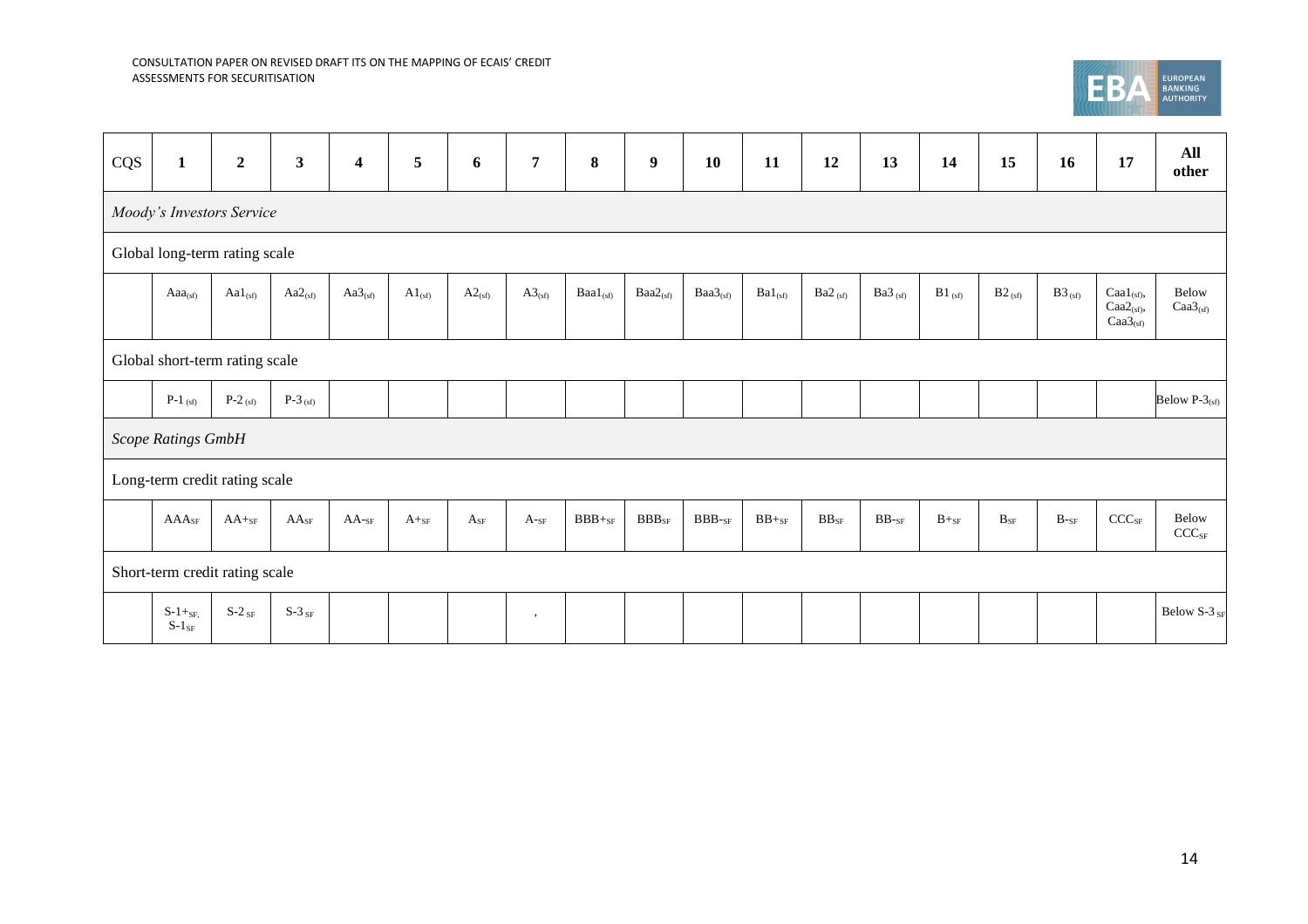**'**



| CQS |                               | $\mathbf{2}$ | 3                                           | 4                      | 5 <sup>5</sup> | 6          | $\overline{7}$        | 8             | $\boldsymbol{9}$ | 10             | 11           | 12          | 13                     | 14          | 15         | 16                           | 17                                                   | All<br>other                |
|-----|-------------------------------|--------------|---------------------------------------------|------------------------|----------------|------------|-----------------------|---------------|------------------|----------------|--------------|-------------|------------------------|-------------|------------|------------------------------|------------------------------------------------------|-----------------------------|
|     |                               |              | S&P Global Ratings Europe Limited           |                        |                |            |                       |               |                  |                |              |             |                        |             |            |                              |                                                      |                             |
|     |                               |              | Global long-term issue credit rating scale  |                        |                |            |                       |               |                  |                |              |             |                        |             |            |                              |                                                      |                             |
|     | $AAA_{(sf)}$                  | $AA+_{(sf)}$ | $AA_{(sf)}$                                 | $AA$ <sup>-</sup> (sf) | $A+_{(sf)}$    | $A_{(sf)}$ | $A_{\lnot{\rm (sf)}}$ | $BBB+_{(sf)}$ | $BBB_{(sf)}$     | $BBB$ - $(sf)$ | $BB+_{(sf)}$ | $BB_{(sf)}$ | $BB$ <sup>-</sup> (sf) | $B+_{(sf)}$ | $B_{(sf)}$ | $B_{\text{-}}_{\text{(sf)}}$ | $CCC_{(sf)}$<br>$CCC_{(sf)}$ ,<br>$CCC_{\text{csf}}$ | Below<br>$CCC_{\text{c}}$   |
|     |                               |              | Global short-term issue credit rating scale |                        |                |            |                       |               |                  |                |              |             |                        |             |            |                              |                                                      |                             |
|     | $A-1+_{(sf)}$<br>$A-1_{(sf)}$ | $A-2_{(sf)}$ | $A-3_{(sf)}$                                |                        |                |            |                       |               |                  |                |              |             |                        |             |            |                              |                                                      | Below $A-3$ <sub>(sf)</sub> |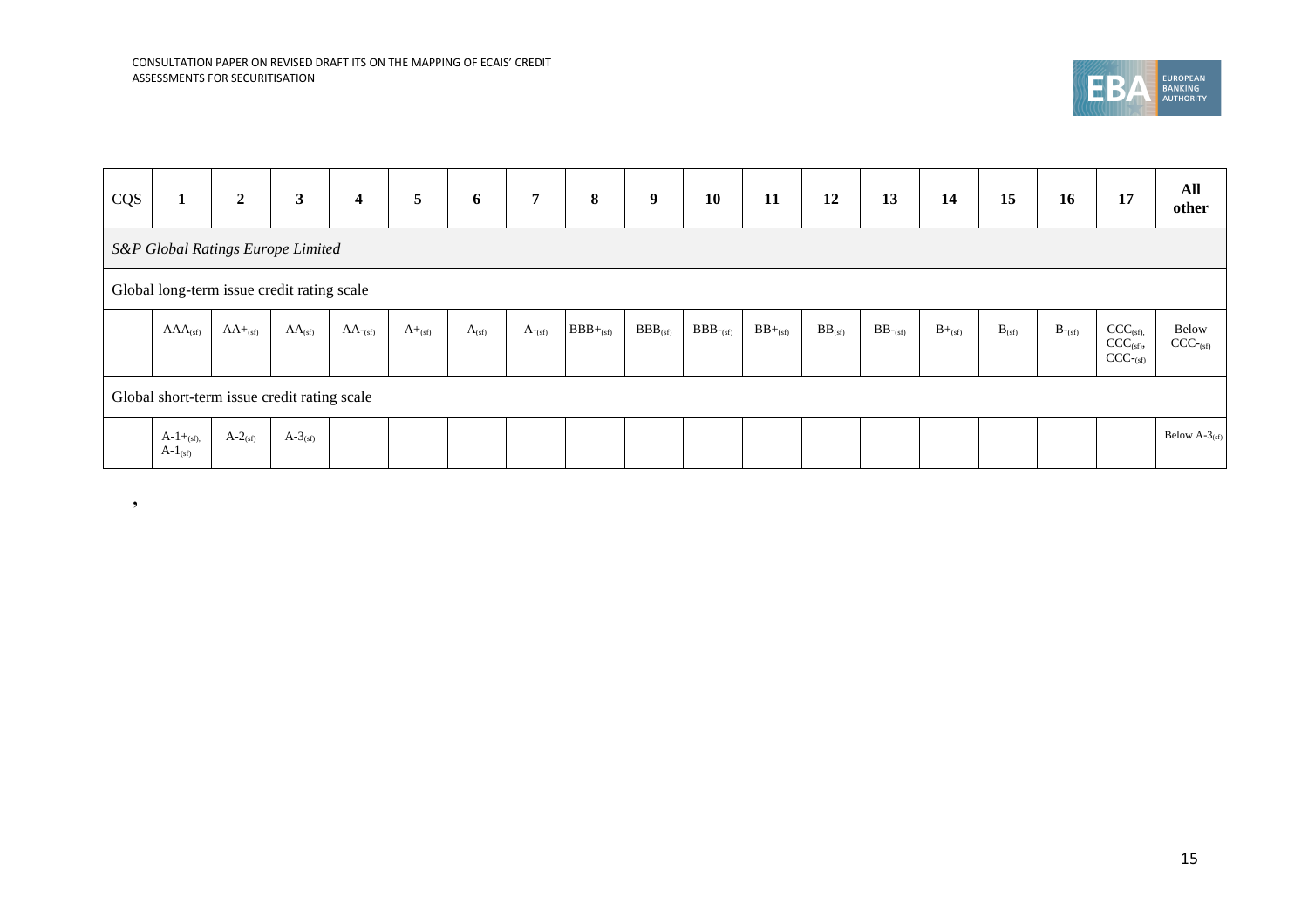

# 4. Accompanying documents

# 4.1 Draft cost-benefit analysis/impact assessment

#### **A. Problem identification**

According to Article 270e of the CRR, the usage of external credit ratings for determining risk-weighted exposure amounts under the Securitisation External Ratings Based Approach (SEC-ERBA) requires a mapping between the credit assessments issued by an ECAI and the Credit Quality Steps (CQS) set out in Chapter 5 of Title II of Part Three of the CRR.

Commission Implementing Regulation (EU) 2016/1801 of 7 October 2016<sup>1</sup> specified the mapping tables correspondence with the CQS set out in Chapter 5 of Part Three, Title II of the CRR. The CRR amendments brought by the new Securitisation Framework in December 2017<sup>2</sup> reflected 18 CQS for long-term external credit assessments, which introduces enhanced granularity and risk sensitivity with respect to the previous Regulation, where 12 CQS were considered for the Ratings Based Method, and 5 for the Standardised Approach. Therefore, it is necessary to update the mapping tables for securitisation positions accordingly to reflect the new CQS structure.

Further, according to Article 270e of the CRR, 'mappings' should be specified for all ECAIs, which are defined according to point (98) of CRR Article 4(1) as Credit Rating Agencies (CRAs) registered or certified in accordance with the CRA Regulation<sup>3, 4</sup> or a central bank issuing credit ratings that are exempt from the application of the CRA Regulation. Since the draft ITS on ECAIs' mapping of securitisation positions was developed, one additional CRAs has been established in the EU with methodologies and processes in place for producing credit assessments for securitisation instruments, two existing ECAIs have extended their credit assessments to cover securitisations, while ESMA has withdrawn the registration of one CRA that was previously reflected in the mapping tables. The mapping tables are to be updated accordingly.

<sup>&</sup>lt;sup>1</sup> Commission Implementing Regulation (EU) 2016/1801 of 11 October 2016 laying down implementing technical standards with regard to the mapping of credit assessments of external credit assessment institutions for securitisation in accordance with Regulation (EU) No 575/2013 of the European Parliament and of the Council (OJ L 275, 12.10.2016, p. 27).<br><sup>2</sup> Regulation (EU) 2017/2401 of 12 December 2017 amending Regulation (EU) No 575/2013 on prudential requirement

credit institutions and investment firms.

<sup>3</sup> Regulation (EC) No 1060/2009 of 16 September 2009 on credit rating agencies (OJ L 302, 17.11.2009, p. 1-33). [http://eur-lex.europa.eu/legal-content/EN/TXT/?uri=CELEX:02009R1060-20150621.](http://eur-lex.europa.eu/legal-content/EN/TXT/?uri=CELEX:02009R1060-20150621) 

<sup>4</sup> Please refer to the ESMA website for a list of CRAs registered or certified in accordance with the CRA Regulation. <https://www.esma.europa.eu/supervision/credit-rating-agencies/risk>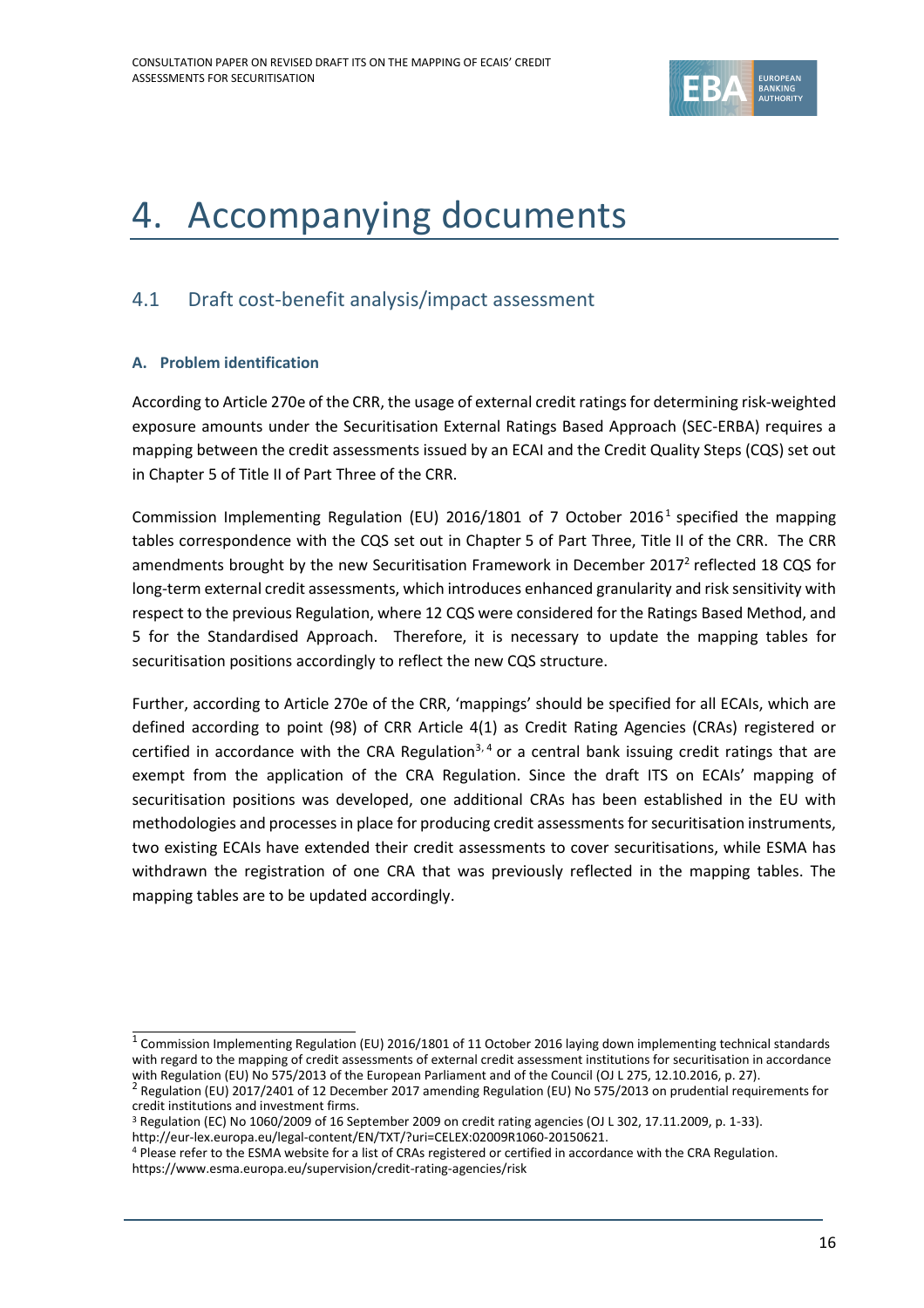#### **B. Policy objectives**

The main objective of these revised draft ITS is to amend the Implementing Regulation to align it with the revisions introduced by the new Securitisation Framework, whereby a revised hierarchy of approaches is presented to calculate risk-weighted exposures amounts, in accordance with CRR Article 254. The new structure of the CQS associated with SEC-ERBA, which increases the number of CQS to 18, require the mapping tables to be updated to allow for the determination of risk weights as set out in Articles 263 and 264 of the CRR.

Further, the amendment of the mapping tables for securitisation positions will in turn produce a benefit in terms of other parts of the regulation that make reference to the CQS of SEC-ERBA. It is noted that Commission Delegated Regulation (EU) 2018/1620<sup>5</sup> (the amended LCR Delegated Act) amended Article 13 on Level 2B securitisations to reflect the CRR changes introduced by the new Securitisation Framework, by including references to Article 264 on the treatment of simple, transparent and standardised (STS) securitisations under SEC-ERBA.

The specific objective of the revised draft ITS is to introduce the following amendments:

- References to the Securitisation External Ratings Based Approach (SEC-ERBA) are introduced, while references to the Ratings Based Method, and to the Standardised Approach are removed.
- The higher granularity of CQS for long-term credit assessments associated with SEC-ERBA is reflected in the mapping table, displaying 18 CQS.
- Mappings are introduced for:
	- $\circ$  one ECAI that was established after the publication of the final draft ITS on ECAIs mapping for securitisations was produced, and which has in place the methodologies and procedures to issue credit assessments for securitisation positions (HR Ratings de México, S.A. de C.V.)
	- o the two existing ECAIs that have extended their credit assessments to cover securitisation positions (AM Best Europe-Rating Services Ltd and ICAP S.A.)
- The credit rating agency that has lost ECAI status following its de-registration as a Credit Rating Agency under the CRA Regulation (Feri EuroRating Services AG)<sup>6</sup> will be removed from the mapping tables.

<sup>&</sup>lt;sup>5</sup> Commission Delegated Regulation (EU) 2018/1620 of 13 July 2018 amending Delegated Regulation (EU) 2015/61 to supplement Regulation (EU) No 575/2013 of the European Parliament and the Council with regard to liquidity coverage requirement for credit institutions<br><sup>6</sup> esma71-99-376, feri, eurorating

esma71-99-376 feri eurorating services credit rating agency registration withdrawn.pdf (europa.eu).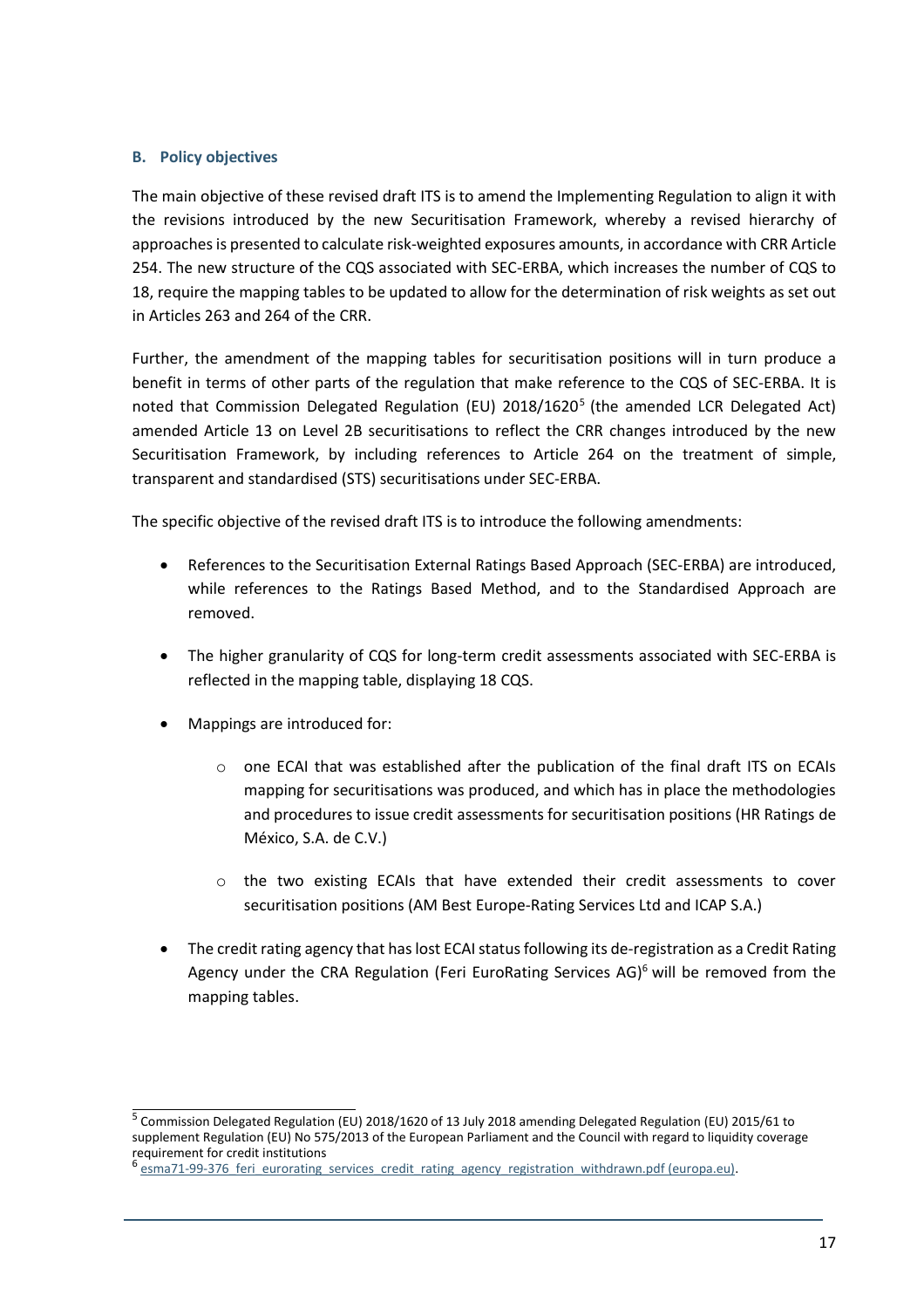#### **Figure 1: Newly registered ECAIs**

| <b>ECAI</b>                                        | Country of residence | <b>Status</b> |
|----------------------------------------------------|----------------------|---------------|
| HR Ratings de México, S.A. de C.V.<br>(HR Ratings) | Mexico               | Certified     |

#### **Figure 2: Existing ECAIs that have extended their credit assessments to cover securitisation positions**

| <b>ECAI</b>                         | <b>Country of residence</b> | <b>Status</b> |
|-------------------------------------|-----------------------------|---------------|
| A.M. Best (EU) Rating Services B.V. | The Netherlands             | Registered    |
| ICAP S.A                            | Greece                      | Registered    |

#### **Figure 3: De-registered ECAIs**

| <b>ECAI</b>                 | <b>Country of residence</b> | <b>Status</b> |
|-----------------------------|-----------------------------|---------------|
| Feri EuroRating Services AG | Germany                     | De-registered |

#### **C. Baseline scenario**

On 7 October 2016 The Commission adopted the Implementing Regulation laying down ITS with regard to the mapping of credit assessments of ECAIs for securitisation of the CRR<sup>7</sup>.

That Implementing Regulation provided mapping tables assigning a correspondence between the rating categories of each ECAI for securitisation positions and the five CQS under the Standardised Approach, as well as the correspondence with the 12 CQS under the Ratings-Based Method.

Regulation (EU) 2017/2401 of 12 December 2017 (the new Securitisation Framework) amended Chapter 5 of Part Three, Title II of Regulation (EU) No 575/2013 (CRR)<sup>8</sup>. Following the amendments, capital requirements for positions in a securitisation under the CRR should be subject to the same calculation methods for all institutions, based on a hierarchy of approaches in accordance with Article 254 CRR. Institutions using the Securitisation External Ratings Based Approach (SEC-ERBA) in accordance with that Article shall calculate risk-weighted exposure amounts based on the Credit

 $\frac{7}{2}$  Commission Implementing Regulation (EU) 2016/1801 of 11 October 2016 (OJ L 275, 12.10.2016, p. 27).

<sup>&</sup>lt;sup>8</sup> Regulation (EU) 2017/2401 of 12 December 2017 amending Regulation (EU) No 575/2013 on prudential requirements for credit institutions and investment firms.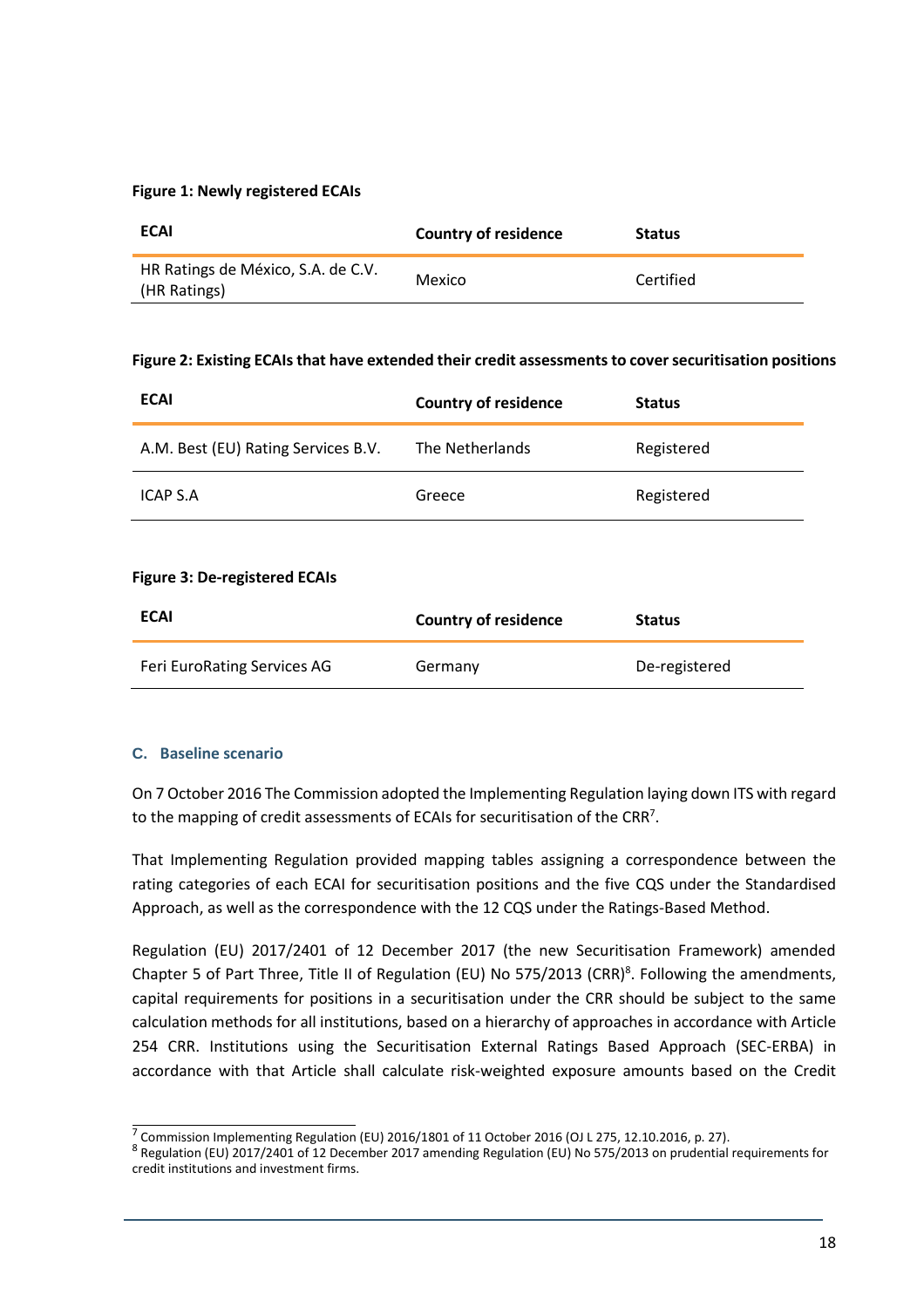Quality Steps (CQS) established in Articles 263 and 264 of the CRR. The amended Regulation reflects 18 Credit Quality Steps for long-term external credit assessments.

Under the baseline scenario the Implementing Regulation on the mapping for securitisation positions<sup>9</sup> is not aligned with the amendments brought to the CRR by the new Securitisation Framework.

Further, according to Article 270e of the CRR, 'mappings' should be specified for all ECAIs, which are defined according to point (98) of CRR Article 4 as Credit Rating Agencies (CRAs) registered or certified in accordance with the CRA Regulation<sup>10, 11</sup> or a central bank issuing credit ratings that are exempt from the application of CRA Regulation.

Under the baseline scenario the Implementing Regulation on the mapping for securitisation positions does not reflect the additional ECAI that has been established in the EU with methodologies and processes in place for producing credit assessments for securitisation instruments, the two existing ECAIs that have extended their credit assessments to cover securitisations, and the de-registration of a CRA that was previously reflected in the mapping tables. The mapping tables are to be updated accordingly.

### **D. Options considered**

When drawing up the current ITS, the EBA considered the following options:

#### **Option 1: maintaining the ITS unchanged**

This option would imply that:

- the correspondence between the credit assessments of ECAIs and the CQS specified in in the Implementing Regulation on ECAIs mappings for securitisation positions does not align with that presented in Chapter 5 of Part Three, Title II of Regulation (EU) No 575/2013, as amended by Regulation (EU) 2017/2401
- only those ECAIs that were reflected in the mapping tables of the Implementing Regulation on ECAIs mappings for securitisation positions are operational for capital determination purposes regarding securitisation positions.
- references to de-registered ECAIs would remain outdated.

#### **Option 2: reviewing the ITS**

This option would imply that:

the mapping tables would be updated to reflect the correspondence between the credit assessments of ECAIs and the CQS as amended by Regulation (EU) 2017/2401.

<sup>&</sup>lt;sup>9</sup> Commission Implementing Regulation (EU) 2016/1801 of 11 October 2016 laying down implementing technical standards with regard to the mapping of credit assessments of external credit assessment institutions for securitisation in accordance with Regulation (EU) No 575/2013 of the European Parliament and of the Council (OJ L 275, 12.10.2016, p. 27). <sup>10</sup> Regulation (EC) No 1060/2009 of 16 September 2009 on credit rating agencies (OJ L 302, 17.11.2009, p. 1-33).

[http://eur-lex.europa.eu/legal-content/EN/TXT/?uri=CELEX:02009R1060-20150621.](http://eur-lex.europa.eu/legal-content/EN/TXT/?uri=CELEX:02009R1060-20150621) 

<sup>&</sup>lt;sup>11</sup> Please refer to the ESMA website for a list of CRAs registered or certified in accordance with the CRA Regulation. <https://www.esma.europa.eu/supervision/credit-rating-agencies/risk>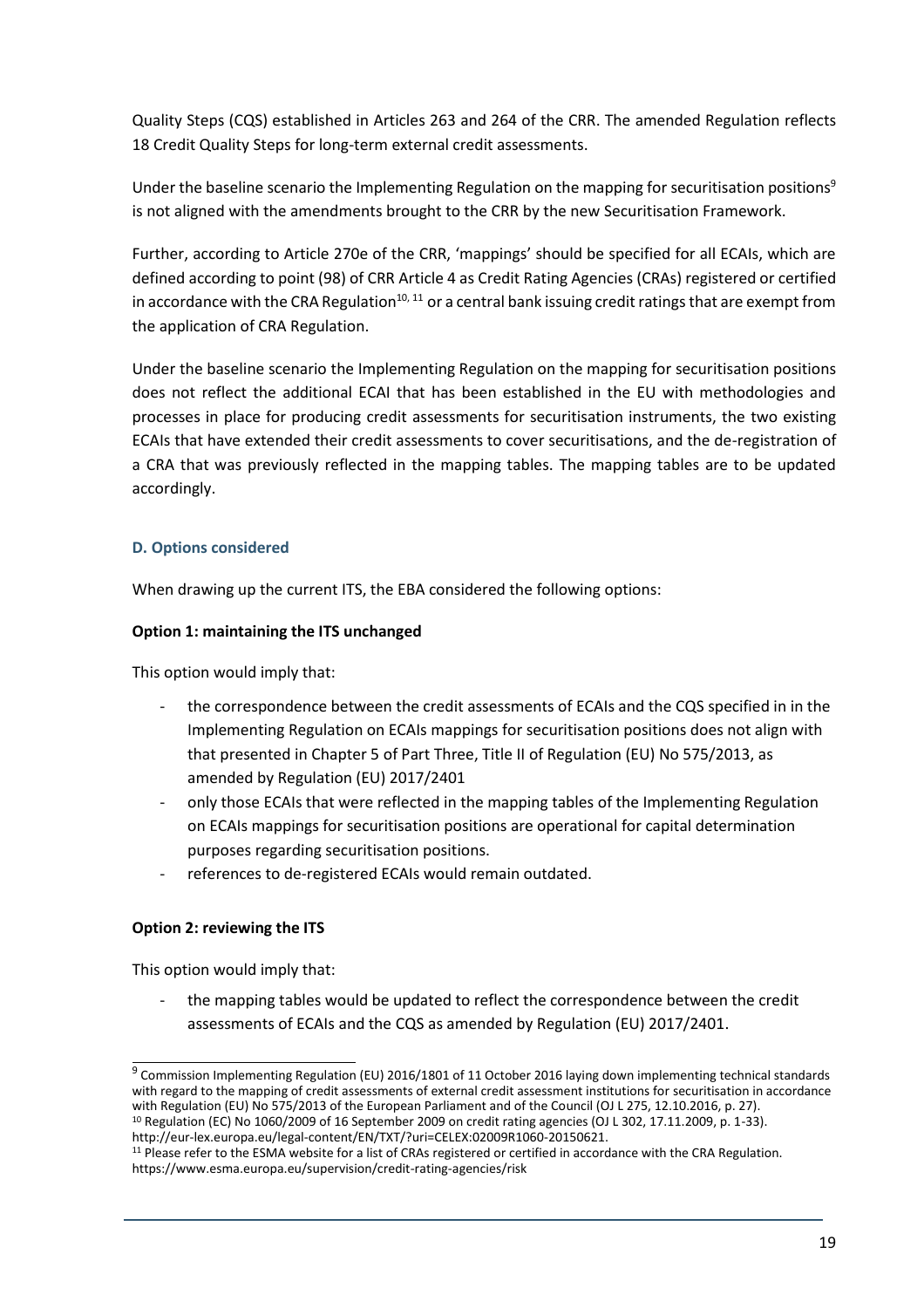- mappings are produced for newly established ECAIs with methodologies and procedures in place to produce credit ratings for securitisation positions, and existing ECAIs that have extended their credit assessments to cover securitisation positions.
- the outdated mapping for the de-registered ECAI would be removed from the mapping tables.

#### **E. Cost-Benefit Analysis**

### **Costs**

There are one-off costs for dedicating resources to the drafting of the ITS. For ECAIs, there is an associated cost of filling in a qualitative questionnaire.

There are potential risks that ECAIs with insufficient ratings could produce credit assessments that are less conservative than the mapping would suggest. Less conservative credit assessments would be associated with lower risk weights, which would result in an underestimation of own funds requirements. Subsequent monitoring of mapping reports should allow these situations to be identified, which would warrant a mapping review.

The G-20 conclusions and the Financial Stability Board (FSB) principles for reducing reliance on external credit ratings should also be taken into account. Therefore, although the analysis behind the 'mapping' of each ECAI and its regular monitoring over time should alleviate any mechanistic overreliance of the credit risk rules on external ratings, institutions should be encouraged to use internal ratings rather than external credit ratings, even for the purpose of calculating own fund requirements as a way to reduce overreliance on external credit ratings.

## Benefits

The mapping tables set out in the Implementing Regulation on the mapping for securitisation positions<sup>12</sup> became outdated with the amendments of Regulation (EU) 2017/2401 of 12 December 2017 (the new Securitisation Framework), which amended Chapter 5 of Part Three, Title II of Regulation (EU) No 575/2013 (CRR)<sup>13</sup>, aiming*, inter alia*, to reduce the mechanistic reliance on external credit ratings.

Following the amendments, capital requirements for positions in a securitisation under the CRR should be subject to the same calculation methods for all institutions, based on the given hierarchy of approaches as set out in the CRR. Institutions using the Securitisation External Ratings Based Approach (SEC-ERBA) in accordance with CRR Article 254 shall calculate risk-weighted exposure amounts based on the Credit Quality Steps (CQS) established in CRR Article 263 and CRR Article 264. The amended Regulation reflects 18 CQSs for long-term external credit assessments, which introduces enhanced granularity and risk sensitivity compared to the previous Regulation, where Chapter 5 of Part Three,

<sup>&</sup>lt;sup>12</sup> Commission Implementing Regulation (EU) 2016/1801 of 11 October 2016 laying down implementing technical standards with regard to the mapping of credit assessments of external credit assessment institutions for securitisation in accordance

with Regulation (EU) No 575/2013 of the European Parliament and of the Council (OJ L 275, 12.10.2016, p. 27).<br><sup>13</sup> Regulation (EU) 2017/2401 of 12 December 2017 amending Regulation (EU) No 575/2013 on prudential requiremen credit institutions and investment firms.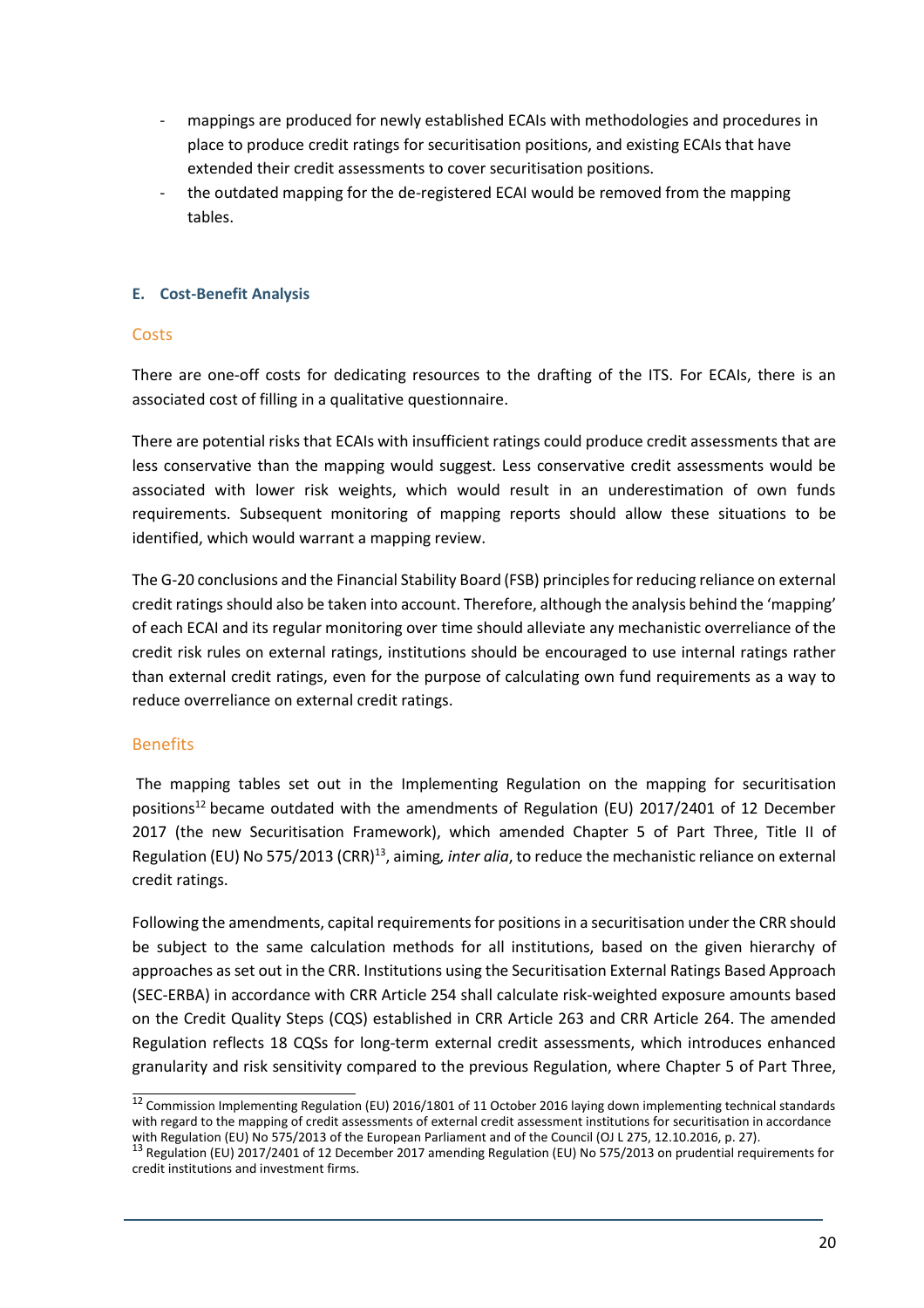Title II of the CRR considered 12 CQS for the Ratings Based Method, and 5 for the Standardised Approach.

Aligning the Implementing Regulation on the mapping for securitisaton positions with the amendments brough to the CRR by the new Securitisation Framework will benefit the financial sector by providing the correspondence between the credit assessments of ECAIs and the new structure of CQS set out under CRR Chapter 5 of Part Three, Title II of the CRR, which allows the use of credit assessments for securitisation positions for the purposes of determining capital requirements.

The amendment of the mapping tables for securitisation positions will in turn benefit other parts of the regulation that include references to the CQS of SEC-ERBA. It is noted that Commission Delegated Regulation (EU) 2018/1620<sup>14</sup> (the amended LCR Delegated Act) amended Article 13 on Level 2B securitisation positions to reflect the CRR changes introduced by the new securitisation framework, by including references to CRR Article 264 on the treatment of simple, transparent and standardised (STS) securitisations under SEC-ERBA.

Further, according to Article 270e of the CRR, 'mappings' should be specified for all ECAIs, which are defined according to point (98) of CRR Article 4(1) as Credit Rating Agencies (CRAs) registered or certified in accordance with the CRA Regulation<sup>15, 16</sup> or a central bank issuing credit ratings that are exempt from the application of CRA Regulation. Since the draft ITS on ECAIs' mapping of securitisation positions was developed, one additional CRA has been established in the EU with methodologies and processes in place for producing credit assessments for securitisation instruments, two existing ECAIs have extended their credit assessments to cover securitisations, while ESMA has withdrawn the registration of one CRA that was previously reflected in the mapping tables.

Providing the correspondence between their credit assessments of the newly registered ECAI and the CQS under Chapter 5 of Part Three, Title II of the CRR, would also allow the use of those credit assessments for determining own fund requirements. This increases competition in the industry, where certain ECAIs exercise a significant market power.

The two ECAIs that have extended their credit assessments for securitisation positions after the original draft ITS on the mapping of securitisation positions was released will see the associated new rating scales becoming operational for the purposes of risk-weight determination.

Given that the mappings of any ECAI will be equally applicable in all EU Member States, these ITS will also contribute to ensure a high level of harmonisation and consistent practice in this area and contribute to achieving the objectives of the CRR of enhancing the risk sensitivity of the credit risk rules.

<sup>14</sup> Commission Delegated Regulation (EU) 2018/1620 of 13 July 2018 amending Delegated Regulation (EU) 2015/61 to supplement Regulation (EU) No 575/2013 of the European Parliament and the Council with regard to liquidity coverage requirement for credit institutions

<sup>15</sup> Regulation (EC) No 1060/2009 of 16 September 2009 on credit rating agencies (OJ L 302, 17.11.2009, p. 1-33). [http://eur-lex.europa.eu/legal-content/EN/TXT/?uri=CELEX:02009R1060-20150621.](http://eur-lex.europa.eu/legal-content/EN/TXT/?uri=CELEX:02009R1060-20150621) 

<sup>&</sup>lt;sup>16</sup> Please refer to the ESMA website for a list of CRAs registered or certified in accordance with the CRA Regulation. <https://www.esma.europa.eu/supervision/credit-rating-agencies/risk>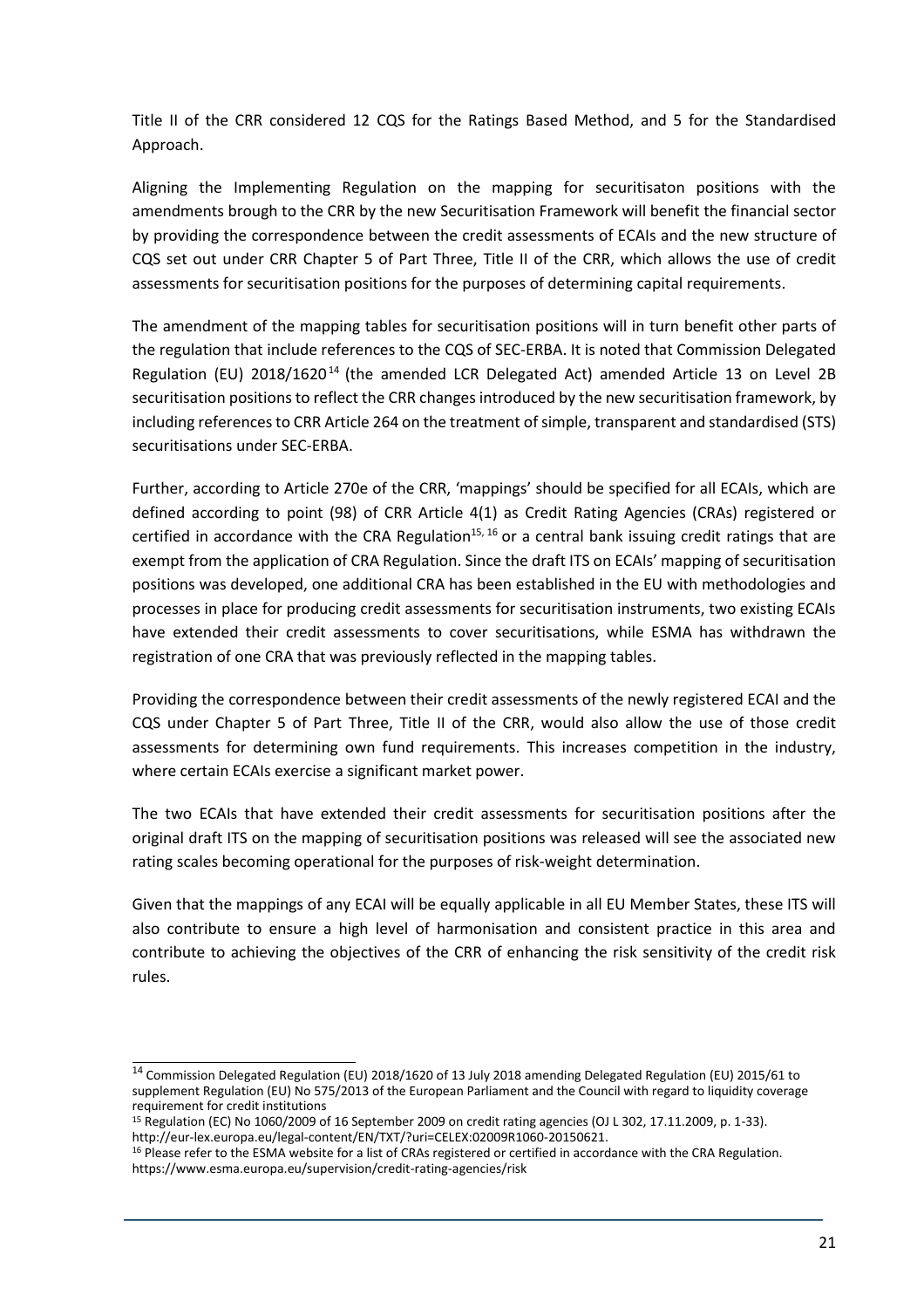The analysis performed to arrive at each individual mapping and its regular monitoring over time should contribute to mitigate any mechanistic overreliance of the credit risk rules on external ratings, although due caution should continue to be exercised. This is one of the objectives of the CRR derived from the G-20 conclusions and the FSB principles for reducing reliance on external credit ratings.

### **F. Preferred option**

The EBA considers that the benefits of updating the Implementing Regulation on ECAIs mapping for securitisation positions outweigh the costs, notably as the Regulation became outdated with the introduction of the new securitisation framework, whereby a new external ratings-based approach with a different CQS structure was introduced. Further, in order to enhance competition in the credit risk agencies market, updating the ITS would give the opportunity to new market participants of becoming operational for capital determination purposes.

# 4.2 Feedback on the public consultation

The EBA publicly consulted on the draft proposal contained in this paper.

The consultation period lasted for 1 month and ended on 31 January 2022. One response wasreceived, of which one was published on the EBA website.

This paper presents a summary of the key points and other comments arising from the consultation, the analysis and discussion triggered by these comments and the actions taken to address them if deemed necessary.

No changes to the draft ITS have been incorporated as a result of the responses received during the public consultation.

## **Summary of key issues and the EBA's response**

One response was provided in the Consultation Period agreeing with the proposal and expressing appreciation for the work done.